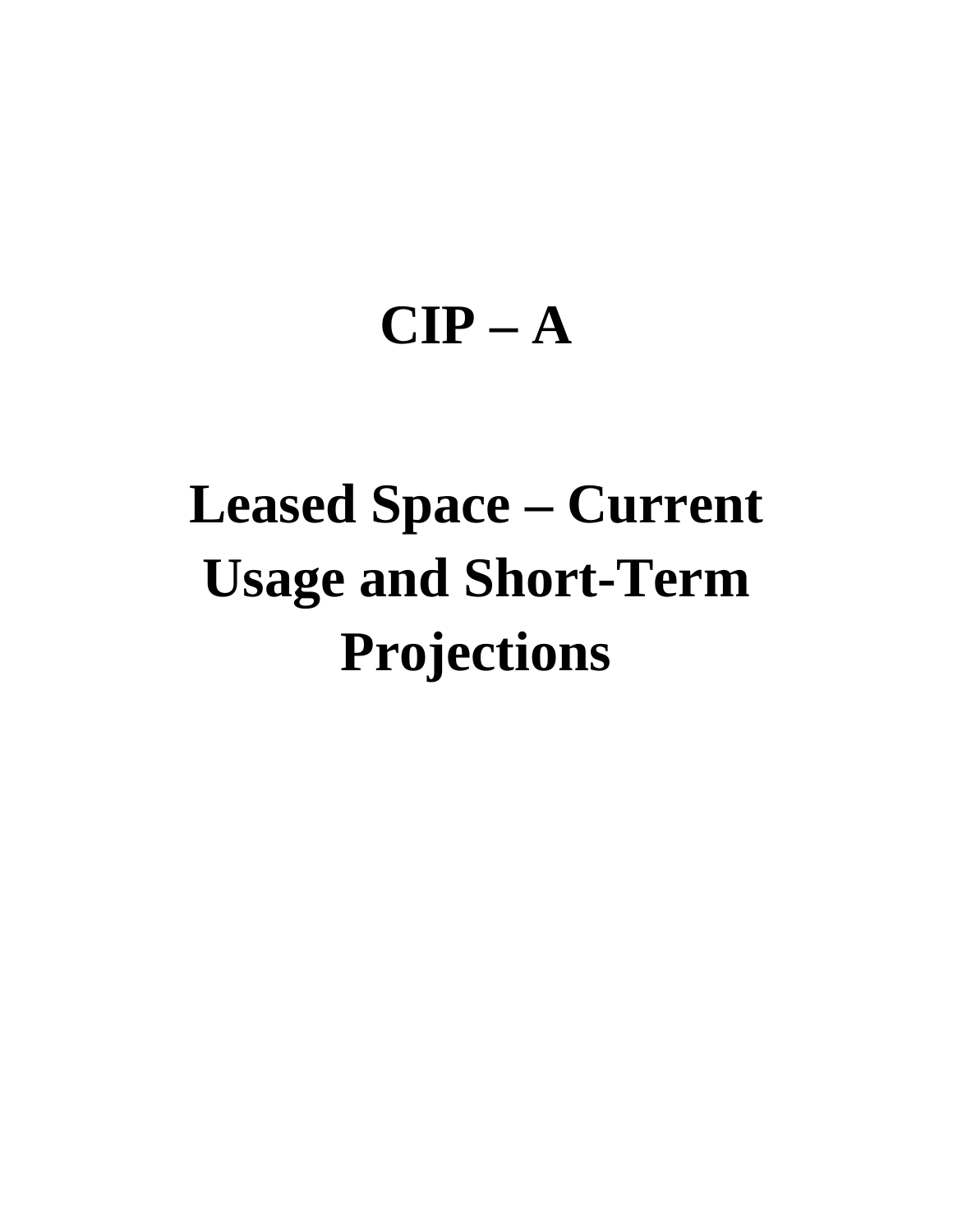| Agency:                       | DEPARTMENT OF FINANCIAL SERVICES                                                                              |        |                            |            |                                                |            |            |
|-------------------------------|---------------------------------------------------------------------------------------------------------------|--------|----------------------------|------------|------------------------------------------------|------------|------------|
| <b>Service:</b>               |                                                                                                               |        |                            |            |                                                |            |            |
|                               | LRPP NARRATIVE PAGES DESCRIBING SERVICE-LEVEL LEASE OPTIONS                                                   |        |                            |            |                                                |            |            |
| <b>STATE-</b>                 | <b>Currently Occupied Space</b><br>(square feet)<br>PRIVATELY-                                                |        |                            |            | <b>Projected Leased Space</b><br>(square feet) |            |            |
| <b>OWNED</b>                  | <b>OWNED</b>                                                                                                  |        | <b>OTHER*</b> FY 2020-2021 | FY 2021-22 | FY 2022-23                                     | FY 2023-24 | FY 2024-25 |
| 483,976.70                    | 293,068.72                                                                                                    |        |                            |            |                                                |            |            |
|                               | % of Total<br><b>Leased Space</b><br>Privately-Owned<br>37.72%                                                |        |                            |            |                                                |            |            |
|                               | <b>Annual Costs</b><br>(dollars)                                                                              |        |                            |            | <b>Projected Leased Space</b><br>(dollars)     |            |            |
| <b>STATE-</b><br><b>OWNED</b> | PRIVATELY-<br><b>OWNED</b>                                                                                    | OTHER* | FY 2020-21                 | FY 2021-22 | FY 2022-23                                     | FY 2023-24 | FY 2024-25 |
|                               |                                                                                                               |        |                            |            |                                                |            |            |
|                               | If the agency is considering abrogating a facility lease, how much of the above payments reflect repayment of |        |                            |            |                                                |            |            |
|                               | unamortized capital improvements pursuant to Section 216.043, Florida. Statutes .?                            |        |                            |            |                                                |            |            |

*NOTE: "Other\*" means space leased from a local government or non-profit entity.*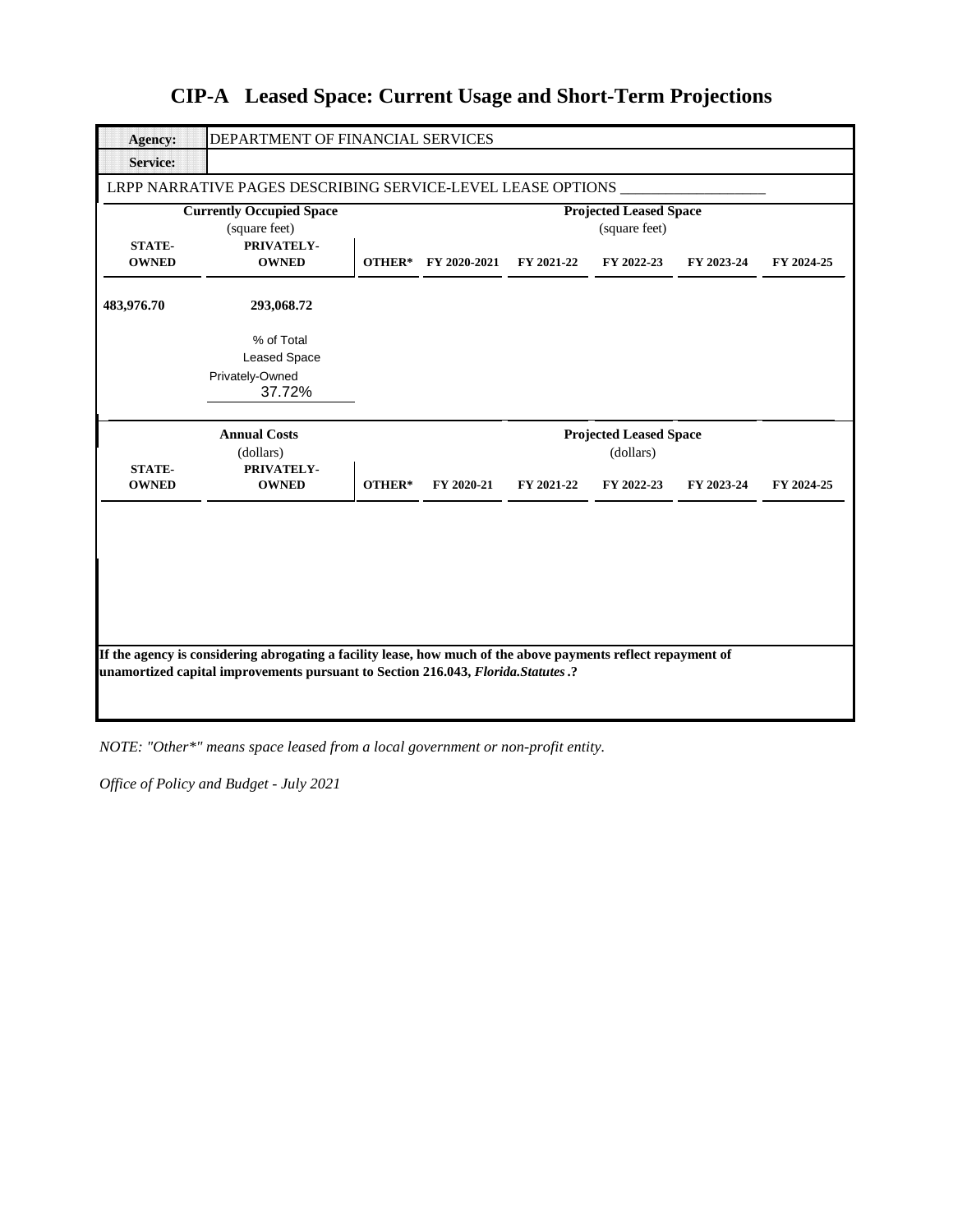|  | <b>CIP-A</b> Leased Space: Current Usage and Short-Term Projections |  |  |  |  |
|--|---------------------------------------------------------------------|--|--|--|--|
|--|---------------------------------------------------------------------|--|--|--|--|

| Agency:       | DEPARTMENT OF FINANCIAL SERVICES                                                                              |        |               |            |                               |                                                                  |            |
|---------------|---------------------------------------------------------------------------------------------------------------|--------|---------------|------------|-------------------------------|------------------------------------------------------------------|------------|
| Service:      | Executive Direction & Support Services                                                                        |        |               |            | 43010100                      | A2                                                               |            |
|               | LRPP NARRATIVE PAGES DESCRIBING SERVICE-LEVEL LEASE OPTIONS                                                   |        |               |            |                               |                                                                  |            |
|               | <b>Currently Occupied Space</b>                                                                               |        |               |            | <b>Projected Leased Space</b> |                                                                  |            |
|               | (square feet)                                                                                                 |        | (square feet) |            |                               |                                                                  |            |
| <b>STATE-</b> | PRIVATELY-                                                                                                    |        |               |            |                               |                                                                  |            |
| <b>OWNED</b>  | <b>OWNED</b>                                                                                                  | OTHER* | FY 2022-23    | FY 2023-24 | FY 2024-25                    | FY 2025-26                                                       | FY 2026-27 |
| 57,246.00     | 2,955.00                                                                                                      |        | 60,201.00     | 60,201.00  | 60,201.00                     | 60,201.00                                                        | 60,201.00  |
|               | % of Total                                                                                                    |        |               |            |                               |                                                                  |            |
|               | <b>Leased Space</b>                                                                                           |        |               |            |                               |                                                                  |            |
|               | Privately-Owned                                                                                               |        |               |            |                               |                                                                  |            |
|               | 4.91%                                                                                                         |        |               |            |                               |                                                                  |            |
|               | <b>Annual Costs</b>                                                                                           |        |               |            | <b>Projected Leased Space</b> |                                                                  |            |
|               | (dollars)                                                                                                     |        | (dollars)     |            |                               |                                                                  |            |
| <b>STATE-</b> | PRIVATELY-                                                                                                    |        |               |            |                               |                                                                  |            |
| <b>OWNED</b>  | <b>OWNED</b>                                                                                                  | OTHER* | FY 2022-23    | FY 2023-24 | FY 2024-25                    | FY 2025-26                                                       | FY 2026-27 |
| 983,493.51    | 17,582.25                                                                                                     |        |               |            |                               | 1,002,130.70 1,003,248.93 1,004,434.25 1,005,690.70 1,007,022.53 |            |
|               | 18,637.19                                                                                                     |        |               |            |                               |                                                                  |            |
|               | 19,755.42                                                                                                     |        |               |            |                               |                                                                  |            |
|               | 20,940.74                                                                                                     |        |               |            |                               |                                                                  |            |
|               | 22,197.19                                                                                                     |        |               |            |                               |                                                                  |            |
|               | 23,529.02                                                                                                     |        |               |            |                               |                                                                  |            |
|               |                                                                                                               |        |               |            |                               |                                                                  |            |
|               | If the agency is considering abrogating a facility lease, how much of the above payments reflect repayment of |        |               |            |                               |                                                                  |            |
|               | unamortized capital improvements pursuant to Section 216.043, Florida. Statutes .?                            |        |               |            |                               |                                                                  |            |
|               |                                                                                                               |        |               |            |                               |                                                                  |            |
|               |                                                                                                               |        |               |            |                               |                                                                  |            |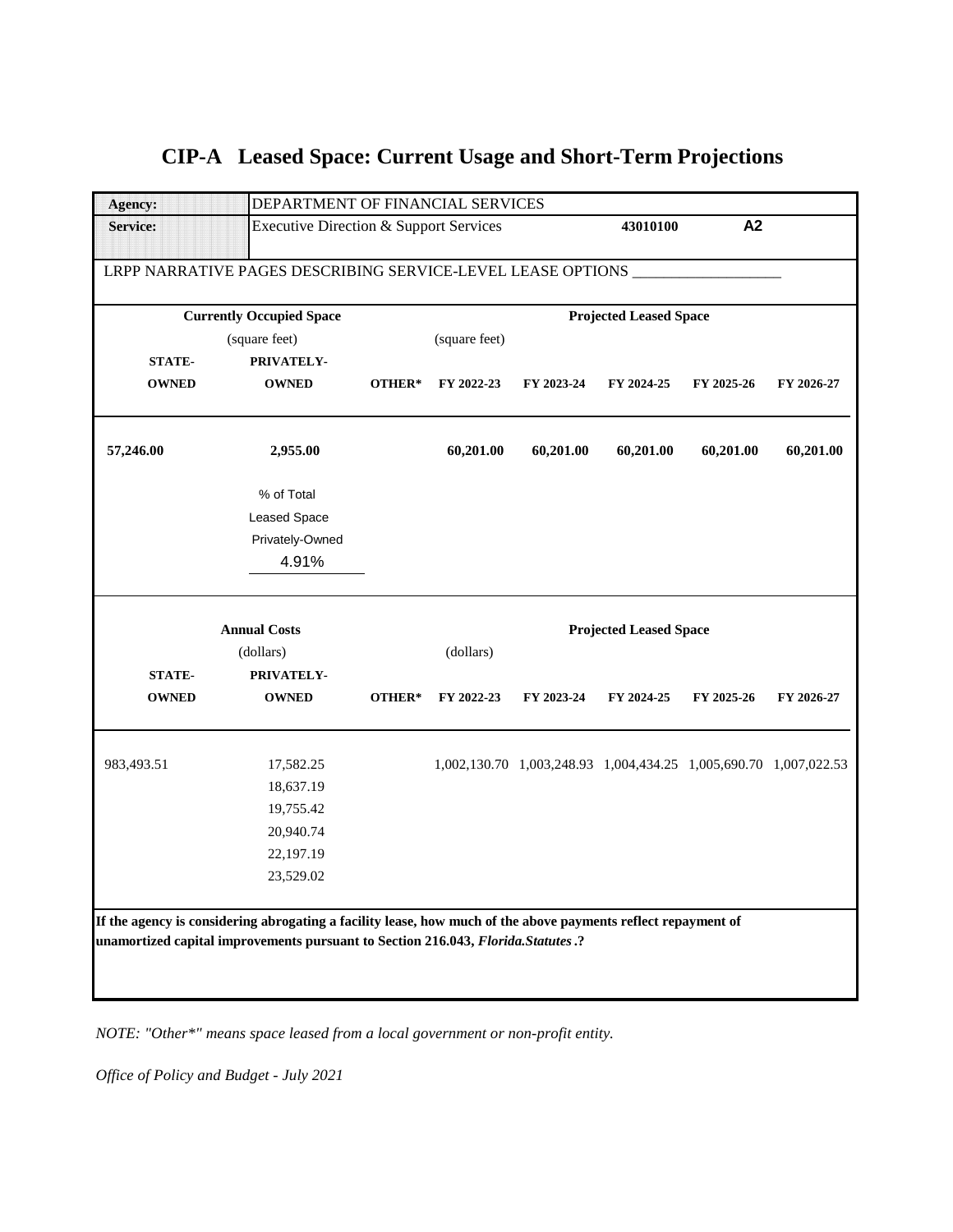| Agency:         | DEPARTMENT OF FINANCIAL SERVICES                                                                              |        |               |                                             |                               |                       |            |
|-----------------|---------------------------------------------------------------------------------------------------------------|--------|---------------|---------------------------------------------|-------------------------------|-----------------------|------------|
| <b>Service:</b> | Office of General Counsel                                                                                     |        |               |                                             | 43010200                      | <b>B2</b>             |            |
|                 |                                                                                                               |        |               |                                             |                               |                       |            |
|                 | LRPP NARRATIVE PAGES DESCRIBING SERVICE-LEVEL LEASE OPTIONS ___                                               |        |               |                                             |                               |                       |            |
|                 | <b>Currently Occupied Space</b>                                                                               |        |               |                                             | <b>Projected Leased Space</b> |                       |            |
|                 | (square feet)                                                                                                 |        | (square feet) |                                             |                               |                       |            |
| <b>STATE-</b>   | PRIVATELY-                                                                                                    |        |               |                                             |                               |                       |            |
| <b>OWNED</b>    | <b>OWNED</b>                                                                                                  | OTHER* | FY 2022-23    | FY 2023-24 FY 2024-25 FY 2025-26 FY 2026-27 |                               |                       |            |
| 22,472.40       |                                                                                                               |        | 22,472.40     | 22,472.40                                   | 22,472.40                     | 22,472.40             | 22,472.40  |
|                 | % of Total                                                                                                    |        |               |                                             |                               |                       |            |
|                 | <b>Leased Space</b>                                                                                           |        |               |                                             |                               |                       |            |
|                 | Privately-Owned                                                                                               |        |               |                                             |                               |                       |            |
|                 | 0.00%                                                                                                         |        |               |                                             |                               |                       |            |
|                 |                                                                                                               |        |               |                                             |                               |                       |            |
|                 | <b>Annual Costs</b>                                                                                           |        |               |                                             | <b>Projected Leased Space</b> |                       |            |
|                 | (dollars)                                                                                                     |        | (dollars)     |                                             |                               |                       |            |
|                 |                                                                                                               |        |               |                                             |                               |                       |            |
| <b>STATE-</b>   | PRIVATELY-                                                                                                    |        |               |                                             |                               |                       |            |
| <b>OWNED</b>    | <b>OWNED</b>                                                                                                  | OTHER* | FY 2022-23    | FY 2023-24                                  | FY 2024-25                    | FY 2025-26 FY 2026-27 |            |
| 386,075.83      |                                                                                                               |        |               | 386,075.83 386,075.83 386,075.83 386,075.83 |                               |                       | 386,075.83 |
|                 |                                                                                                               |        |               |                                             |                               |                       |            |
|                 |                                                                                                               |        |               |                                             |                               |                       |            |
|                 |                                                                                                               |        |               |                                             |                               |                       |            |
|                 | If the agency is considering abrogating a facility lease, how much of the above payments reflect repayment of |        |               |                                             |                               |                       |            |
|                 | unamortized capital improvements pursuant to Section 216.043, Florida. Statutes .?                            |        |               |                                             |                               |                       |            |
|                 |                                                                                                               |        |               |                                             |                               |                       |            |

*NOTE: "Other\*" means space leased from a local government or non-profit entity.*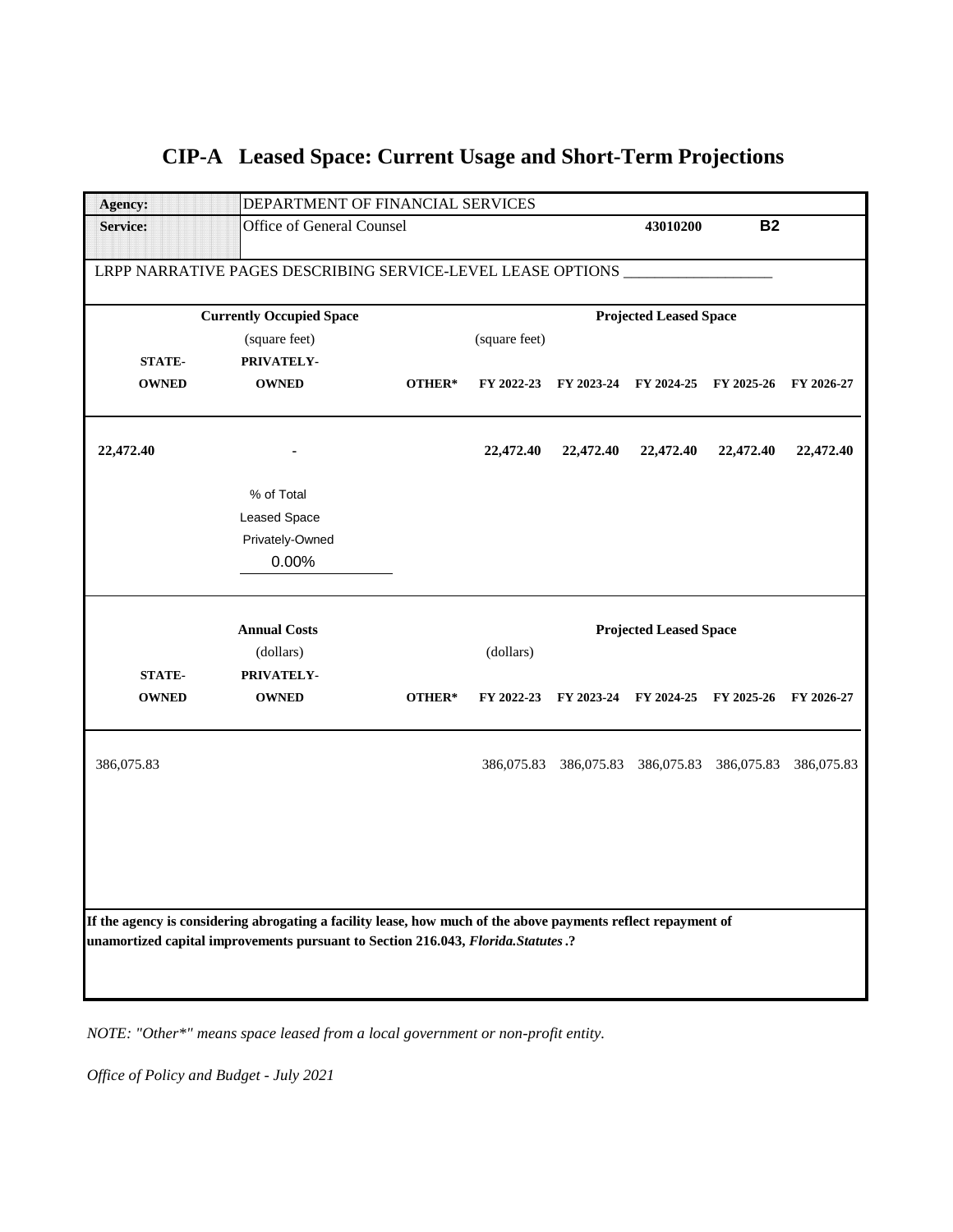| Agency:         | DEPARTMENT OF FINANCIAL SERVICES                                                                                                                                                                    |        |               |              |                               |                |              |
|-----------------|-----------------------------------------------------------------------------------------------------------------------------------------------------------------------------------------------------|--------|---------------|--------------|-------------------------------|----------------|--------------|
| <b>Service:</b> | Office of Information Technology                                                                                                                                                                    |        |               |              | 43010300                      | C <sub>4</sub> |              |
|                 | LRPP NARRATIVE PAGES DESCRIBING SERVICE-LEVEL LEASE OPTIONS ____                                                                                                                                    |        |               |              |                               |                |              |
|                 | <b>Currently Occupied Space</b>                                                                                                                                                                     |        |               |              | <b>Projected Leased Space</b> |                |              |
|                 | (square feet)                                                                                                                                                                                       |        | (square feet) |              |                               |                |              |
| <b>STATE-</b>   | PRIVATELY-                                                                                                                                                                                          |        |               |              |                               |                |              |
| <b>OWNED</b>    | <b>OWNED</b>                                                                                                                                                                                        | OTHER* | FY 2022-23    | FY 2023-24   | FY 2024-25                    | FY 2025-26     | FY 2026-27   |
| 70,437.26       |                                                                                                                                                                                                     |        | 70,437.26     | 70,437.26    | 70,437.26                     | 70,437.26      | 70,437.26    |
|                 | % of Total                                                                                                                                                                                          |        |               |              |                               |                |              |
|                 | Leased Space                                                                                                                                                                                        |        |               |              |                               |                |              |
|                 | Privately-Owned                                                                                                                                                                                     |        |               |              |                               |                |              |
|                 | 0.00%                                                                                                                                                                                               |        |               |              |                               |                |              |
|                 |                                                                                                                                                                                                     |        |               |              |                               |                |              |
|                 | <b>Annual Costs</b>                                                                                                                                                                                 |        |               |              | <b>Projected Leased Space</b> |                |              |
|                 | (dollars)                                                                                                                                                                                           |        | (dollars)     |              |                               |                |              |
| <b>STATE-</b>   | PRIVATELY-                                                                                                                                                                                          |        |               |              |                               |                |              |
| <b>OWNED</b>    | <b>OWNED</b>                                                                                                                                                                                        | OTHER* | FY 2022-23    | FY 2023-24   | FY 2024-25                    | FY 2025-26     | FY 2026-27   |
| 1,210,111.96    |                                                                                                                                                                                                     |        | 1,210,111.96  | 1,210,111.96 | 1,210,111.96                  | 1,210,111.96   | 1,210,111.96 |
|                 |                                                                                                                                                                                                     |        |               |              |                               |                |              |
|                 |                                                                                                                                                                                                     |        |               |              |                               |                |              |
|                 |                                                                                                                                                                                                     |        |               |              |                               |                |              |
|                 | If the agency is considering abrogating a facility lease, how much of the above payments reflect repayment of<br>unamortized capital improvements pursuant to Section 216.043, Florida. Statutes .? |        |               |              |                               |                |              |

*NOTE: "Other\*" means space leased from a local government or non-profit entity.*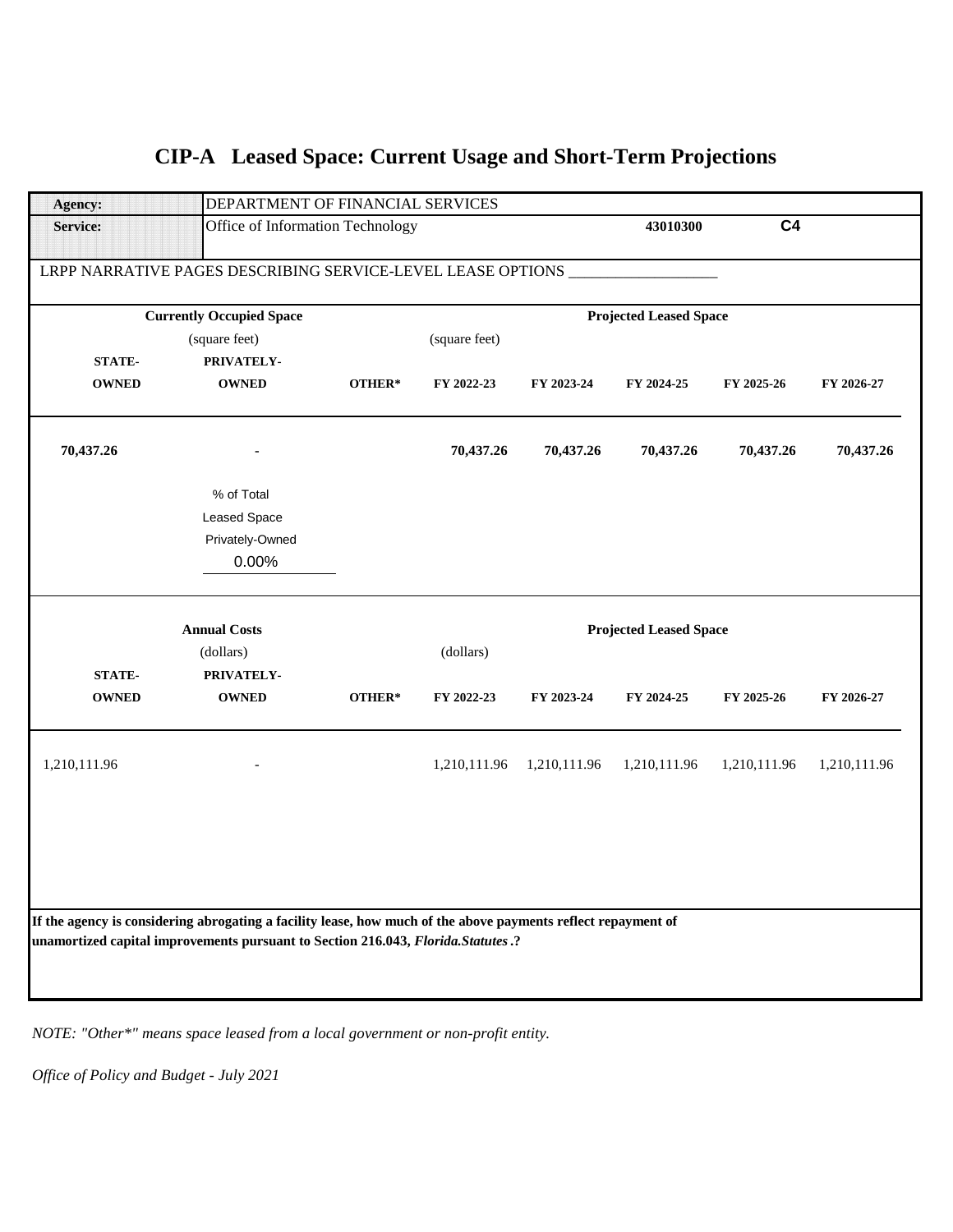| Agency:         | DEPARTMENT OF FINANCIAL SERVICES                                                                              |                          |            |                               |            |            |
|-----------------|---------------------------------------------------------------------------------------------------------------|--------------------------|------------|-------------------------------|------------|------------|
| <b>Service:</b> | <b>Consumer Advocate</b>                                                                                      |                          |            | 43010400                      | CA         |            |
|                 | LRPP NARRATIVE PAGES DESCRIBING SERVICE-LEVEL LEASE OPTIONS ______________                                    |                          |            |                               |            |            |
|                 | <b>Currently Occupied Space</b>                                                                               |                          |            | <b>Projected Leased Space</b> |            |            |
|                 | (square feet)                                                                                                 | (square feet)            |            |                               |            |            |
| <b>STATE-</b>   | PRIVATELY-                                                                                                    |                          |            |                               |            |            |
| <b>OWNED</b>    | <b>OWNED</b>                                                                                                  | <b>OTHER*</b> FY 2022-23 | FY 2023-24 | FY 2024-25                    | FY 2025-26 | FY 2026-27 |
| 2,270.00        |                                                                                                               | 2,270.00                 | 2,270.00   | 2,270.00                      | 2,270.00   | 2,270.00   |
|                 | % of Total                                                                                                    |                          |            |                               |            |            |
|                 | <b>Leased Space</b>                                                                                           |                          |            |                               |            |            |
|                 | Privately-Owned                                                                                               |                          |            |                               |            |            |
|                 | 0.00%                                                                                                         |                          |            |                               |            |            |
|                 |                                                                                                               |                          |            |                               |            |            |
|                 |                                                                                                               |                          |            |                               |            |            |
|                 | <b>Annual Costs</b>                                                                                           |                          |            | <b>Projected Leased Space</b> |            |            |
|                 | (dollars)                                                                                                     | (dollars)                |            |                               |            |            |
| <b>STATE-</b>   | PRIVATELY-                                                                                                    |                          |            |                               |            |            |
| <b>OWNED</b>    | <b>OWNED</b>                                                                                                  | <b>OTHER*</b> FY 2021-22 | FY 2022-23 | FY 2023-24                    | FY 2024-25 | FY 2025-26 |
| 38,998.60       |                                                                                                               | 38,998.60                | 38,998.60  | 38,998.60                     | 38,998.60  | 38,998.60  |
|                 |                                                                                                               |                          |            |                               |            |            |
|                 |                                                                                                               |                          |            |                               |            |            |
|                 |                                                                                                               |                          |            |                               |            |            |
|                 | If the agency is considering abrogating a facility lease, how much of the above payments reflect repayment of |                          |            |                               |            |            |
|                 | unamortized capital improvements pursuant to Section 216.043, Florida. Statutes .?                            |                          |            |                               |            |            |
|                 |                                                                                                               |                          |            |                               |            |            |

*NOTE: "Other\*" means space leased from a local government or non-profit entity.*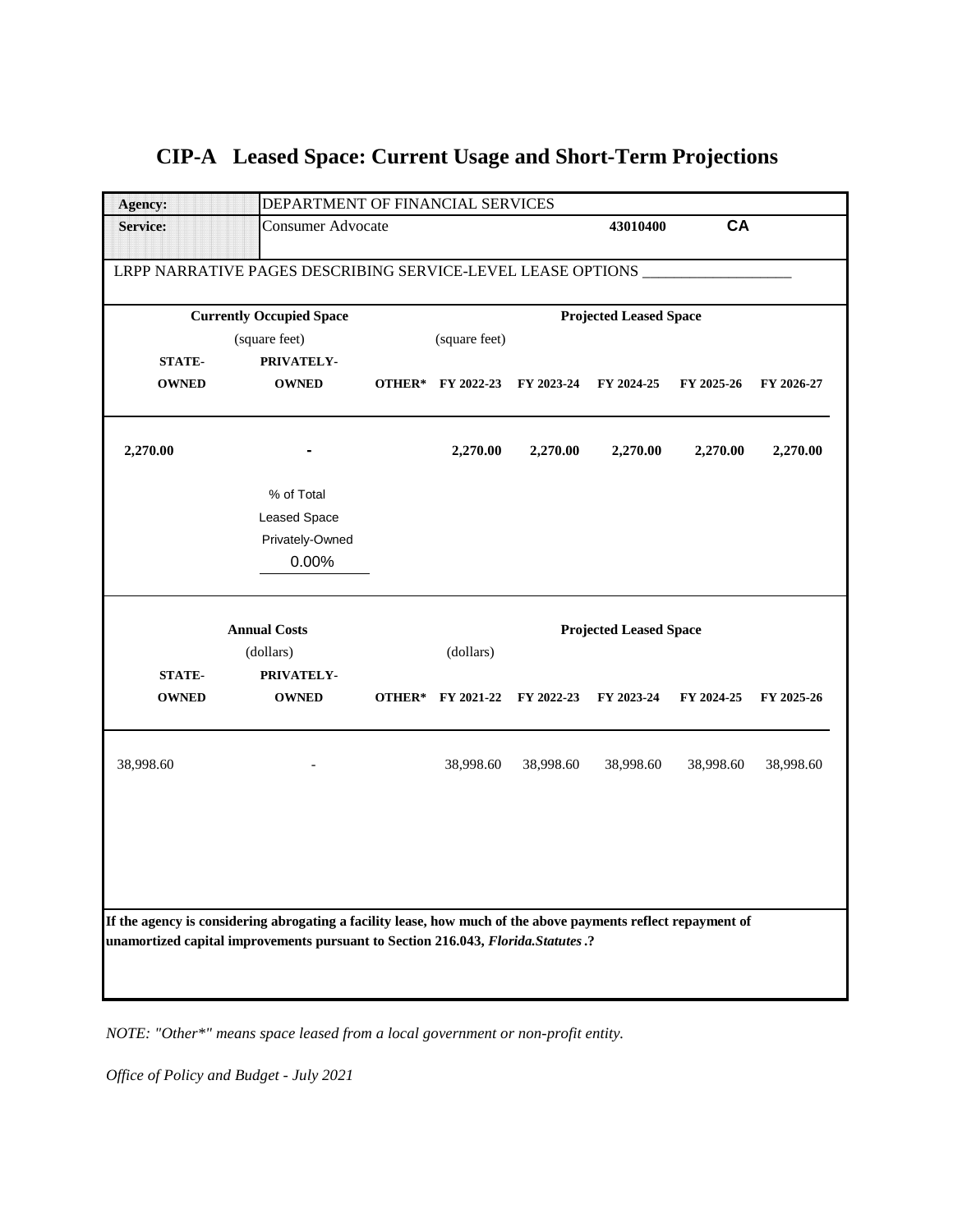| Agency:                                                                            | DEPARTMENT OF FINANCIAL SERVICES                                                                              |        |               |            |                               |                |            |  |  |  |
|------------------------------------------------------------------------------------|---------------------------------------------------------------------------------------------------------------|--------|---------------|------------|-------------------------------|----------------|------------|--|--|--|
| <b>Service:</b>                                                                    | <b>Treasury - Deposit Security</b>                                                                            |        |               |            | 43100200                      | D <sub>1</sub> |            |  |  |  |
|                                                                                    | LRPP NARRATIVE PAGES DESCRIBING SERVICE-LEVEL LEASE OPTIONS                                                   |        |               |            |                               |                |            |  |  |  |
|                                                                                    | <b>Currently Occupied Space</b>                                                                               |        |               |            | <b>Projected Leased Space</b> |                |            |  |  |  |
|                                                                                    | (square feet)                                                                                                 |        | (square feet) |            |                               |                |            |  |  |  |
| <b>STATE-</b>                                                                      | PRIVATELY-                                                                                                    |        |               |            |                               |                |            |  |  |  |
| <b>OWNED</b>                                                                       | <b>OWNED</b>                                                                                                  | OTHER* | FY 2022-23    | FY 2023-24 | FY 2024-25                    | FY 2025-26     | FY 2026-27 |  |  |  |
|                                                                                    | 8,346.00                                                                                                      |        | 8,346.00      | 8,346.00   | 8,346.00                      | 8,346.00       | 8,346.00   |  |  |  |
|                                                                                    | % of Total                                                                                                    |        |               |            |                               |                |            |  |  |  |
|                                                                                    | Leased Space                                                                                                  |        |               |            |                               |                |            |  |  |  |
|                                                                                    | Privately-Owned                                                                                               |        |               |            |                               |                |            |  |  |  |
|                                                                                    | 100.00%                                                                                                       |        |               |            |                               |                |            |  |  |  |
|                                                                                    |                                                                                                               |        |               |            |                               |                |            |  |  |  |
|                                                                                    | <b>Annual Costs</b>                                                                                           |        |               |            | <b>Projected Leased Space</b> |                |            |  |  |  |
|                                                                                    | (dollars)                                                                                                     |        | (dollars)     |            |                               |                |            |  |  |  |
| <b>STATE-</b>                                                                      | PRIVATELY-                                                                                                    |        |               |            |                               |                |            |  |  |  |
| <b>OWNED</b>                                                                       | <b>OWNED</b>                                                                                                  | OTHER* | FY 2022-23    | FY 2023-24 | FY 2024-25                    | FY 2025-26     | FY 2026-27 |  |  |  |
|                                                                                    | 183,848.47                                                                                                    |        | 194,879.38    | 206,572.14 | 218,966.47                    | 232,104.46     | 246,030.72 |  |  |  |
|                                                                                    |                                                                                                               |        |               |            |                               |                |            |  |  |  |
|                                                                                    |                                                                                                               |        |               |            |                               |                |            |  |  |  |
|                                                                                    |                                                                                                               |        |               |            |                               |                |            |  |  |  |
|                                                                                    | If the agency is considering abrogating a facility lease, how much of the above payments reflect repayment of |        |               |            |                               |                |            |  |  |  |
| unamortized capital improvements pursuant to Section 216.043, Florida. Statutes .? |                                                                                                               |        |               |            |                               |                |            |  |  |  |
|                                                                                    |                                                                                                               |        |               |            |                               |                |            |  |  |  |
|                                                                                    |                                                                                                               |        |               |            |                               |                |            |  |  |  |

*NOTE: "Other\*" means space leased from a local government or non-profit entity.*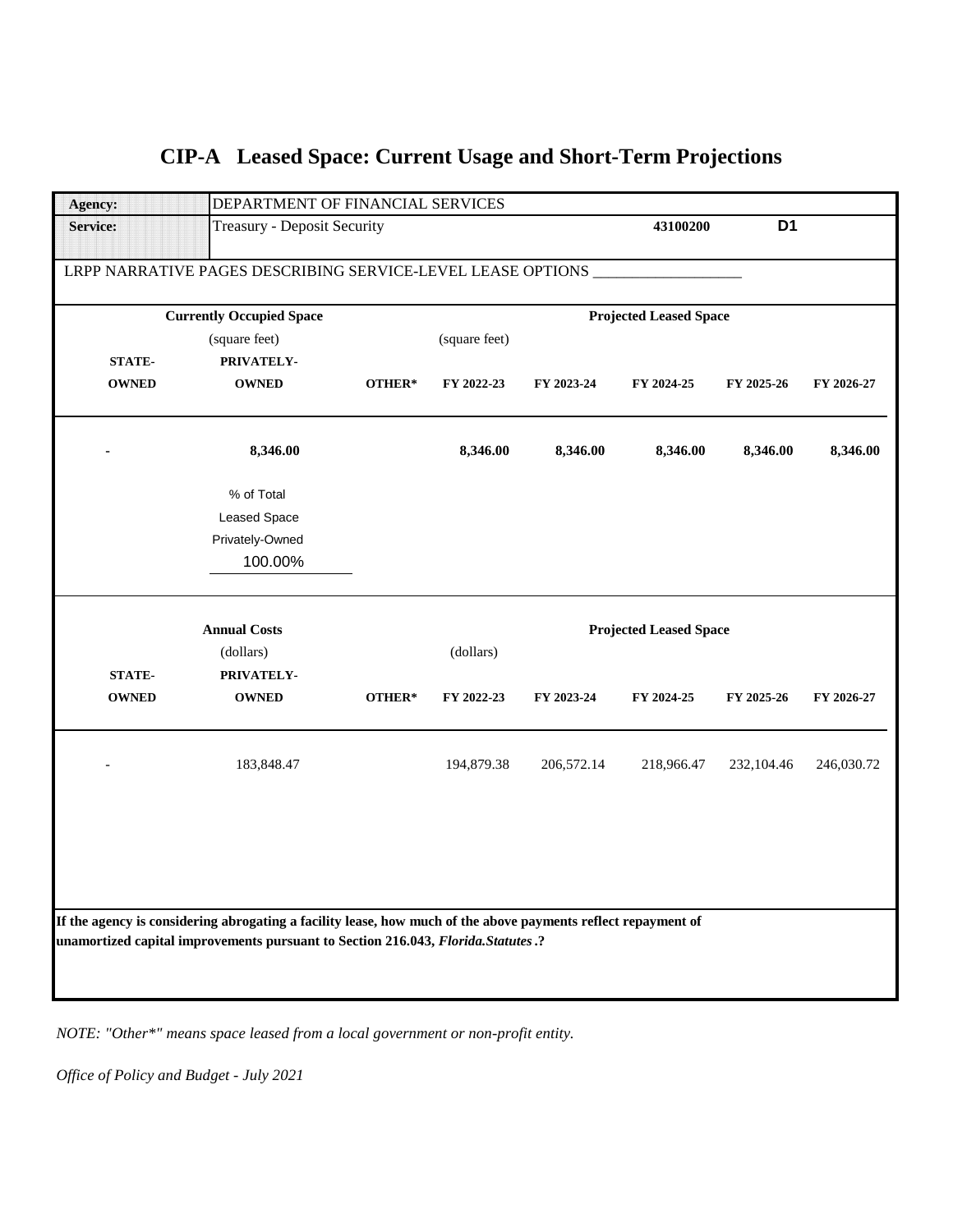| Agency:                       | DEPARTMENT OF FINANCIAL SERVICES                                                                              |        |               |            |                               |            |            |
|-------------------------------|---------------------------------------------------------------------------------------------------------------|--------|---------------|------------|-------------------------------|------------|------------|
| <b>Service:</b>               | <b>Treasury - Funds Management</b>                                                                            |        |               |            | 43100300                      | <b>E1</b>  |            |
|                               | LRPP NARRATIVE PAGES DESCRIBING SERVICE-LEVEL LEASE OPTIONS                                                   |        |               |            |                               |            |            |
|                               | <b>Currently Occupied Space</b>                                                                               |        |               |            | <b>Projected Leased Space</b> |            |            |
|                               | (square feet)                                                                                                 |        | (square feet) |            |                               |            |            |
| <b>STATE-</b>                 | PRIVATELY-                                                                                                    |        |               |            |                               |            |            |
| <b>OWNED</b>                  | <b>OWNED</b>                                                                                                  | OTHER* | FY 2022-23    | FY 2023-24 | FY 2024-25                    | FY 2025-26 | FY 2026-27 |
|                               | 6,908.00                                                                                                      |        | 6,908.00      | 6,908.00   | 6,908.00                      | 6,908.00   | 6,908.00   |
|                               | % of Total                                                                                                    |        |               |            |                               |            |            |
|                               | <b>Leased Space</b>                                                                                           |        |               |            |                               |            |            |
|                               | Privately-Owned                                                                                               |        |               |            |                               |            |            |
|                               | 100.00%                                                                                                       |        |               |            |                               |            |            |
|                               | <b>Annual Costs</b><br>(dollars)                                                                              |        | (dollars)     |            | <b>Projected Leased Space</b> |            |            |
| <b>STATE-</b><br><b>OWNED</b> | PRIVATELY-<br><b>OWNED</b>                                                                                    | OTHER* | FY 2022-23    | FY 2023-24 | FY 2024-25                    | FY 2025-26 | FY 2026-27 |
|                               | 152,171.73                                                                                                    |        | 161,302.03    | 170,980.16 | 181,238.97                    | 192,113.30 | 203,640.10 |
|                               |                                                                                                               |        |               |            |                               |            |            |
|                               |                                                                                                               |        |               |            |                               |            |            |
|                               | If the agency is considering abrogating a facility lease, how much of the above payments reflect repayment of |        |               |            |                               |            |            |
|                               |                                                                                                               |        |               |            |                               |            |            |
|                               | unamortized capital improvements pursuant to Section 216.043, Florida. Statutes .?                            |        |               |            |                               |            |            |
|                               |                                                                                                               |        |               |            |                               |            |            |

*NOTE: "Other\*" means space leased from a local government or non-profit entity.*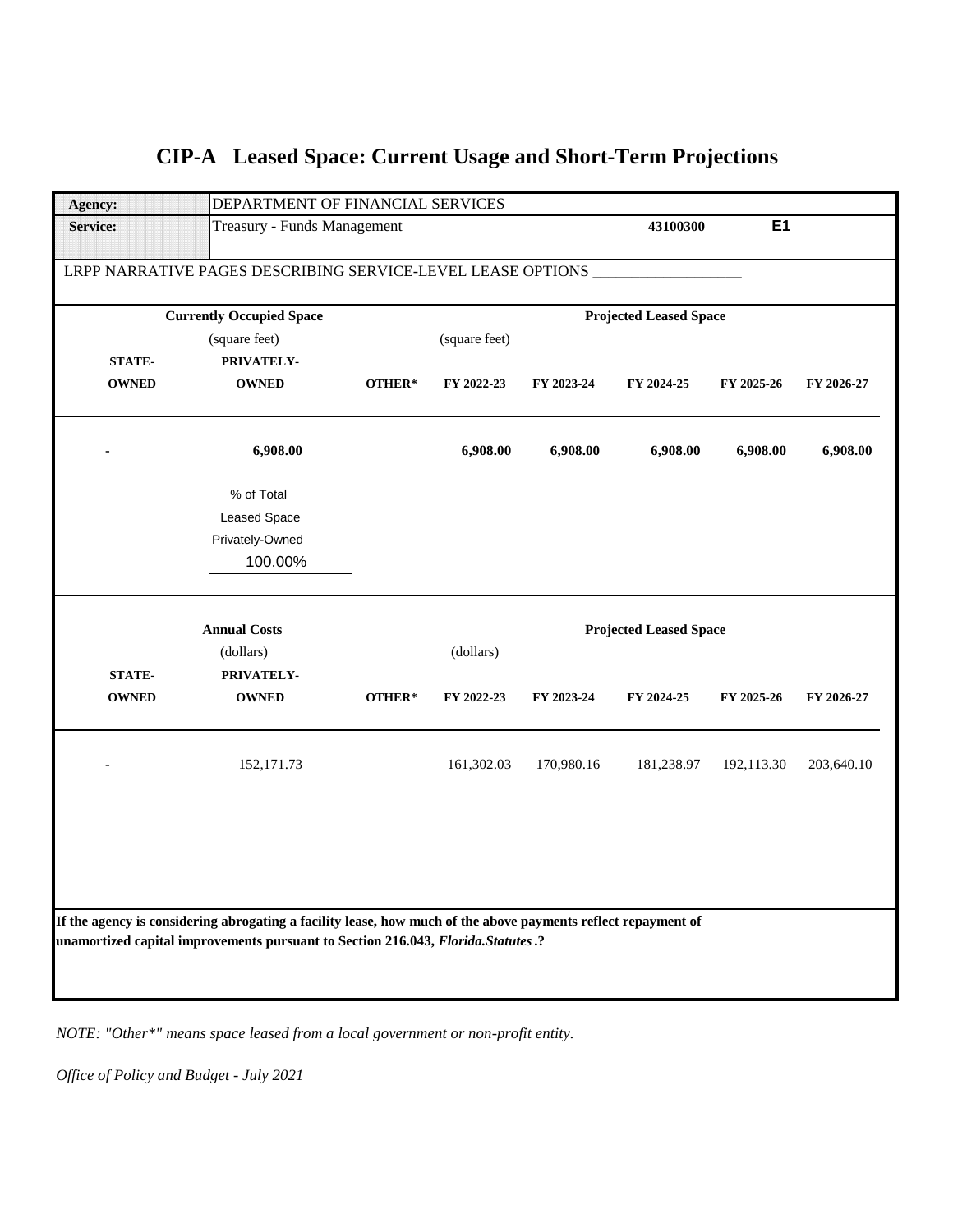| Agency:         | DEPARTMENT OF FINANCIAL SERVICES                                                                              |        |               |                       |                               |                |            |
|-----------------|---------------------------------------------------------------------------------------------------------------|--------|---------------|-----------------------|-------------------------------|----------------|------------|
| <b>Service:</b> | Treasury - Deferred Comp                                                                                      |        |               |                       | 43100400                      | F <sub>1</sub> |            |
|                 | LRPP NARRATIVE PAGES DESCRIBING SERVICE-LEVEL LEASE OPTIONS                                                   |        |               |                       |                               |                |            |
|                 | <b>Currently Occupied Space</b>                                                                               |        |               |                       | <b>Projected Leased Space</b> |                |            |
|                 | (square feet)                                                                                                 |        | (square feet) |                       |                               |                |            |
| <b>STATE-</b>   | PRIVATELY-                                                                                                    |        |               |                       |                               |                |            |
| <b>OWNED</b>    | <b>OWNED</b>                                                                                                  | OTHER* |               | FY 2022-23 FY 2023-24 | FY 2024-25                    | FY 2025-26     | FY 2026-27 |
|                 | 3,680.00                                                                                                      |        | 3,680.00      | 3,680.00              | 3,680.00                      | 3,680.00       | 3,680.00   |
|                 | % of Total                                                                                                    |        |               |                       |                               |                |            |
|                 | Leased Space                                                                                                  |        |               |                       |                               |                |            |
|                 | Privately-Owned                                                                                               |        |               |                       |                               |                |            |
|                 | 100.00%                                                                                                       |        |               |                       |                               |                |            |
|                 | <b>Annual Costs</b>                                                                                           |        |               |                       | <b>Projected Leased Space</b> |                |            |
|                 | (dollars)                                                                                                     |        | (dollars)     |                       |                               |                |            |
| <b>STATE-</b>   | PRIVATELY-                                                                                                    |        |               |                       |                               |                |            |
| <b>OWNED</b>    | <b>OWNED</b>                                                                                                  | OTHER* | FY 2022-23    | FY 2023-24            | FY 2024-25                    | FY 2025-26     | FY 2026-27 |
|                 | 81,064.27                                                                                                     |        | 85,928.13     | 91,083.81             | 96,548.84                     | 102,341.77     | 108,482.28 |
|                 |                                                                                                               |        |               |                       |                               |                |            |
|                 |                                                                                                               |        |               |                       |                               |                |            |
|                 | If the agency is considering abrogating a facility lease, how much of the above payments reflect repayment of |        |               |                       |                               |                |            |
|                 | unamortized capital improvements pursuant to Section 216.043, Florida. Statutes .?                            |        |               |                       |                               |                |            |
|                 |                                                                                                               |        |               |                       |                               |                |            |
|                 |                                                                                                               |        |               |                       |                               |                |            |

*NOTE: "Other\*" means space leased from a local government or non-profit entity.*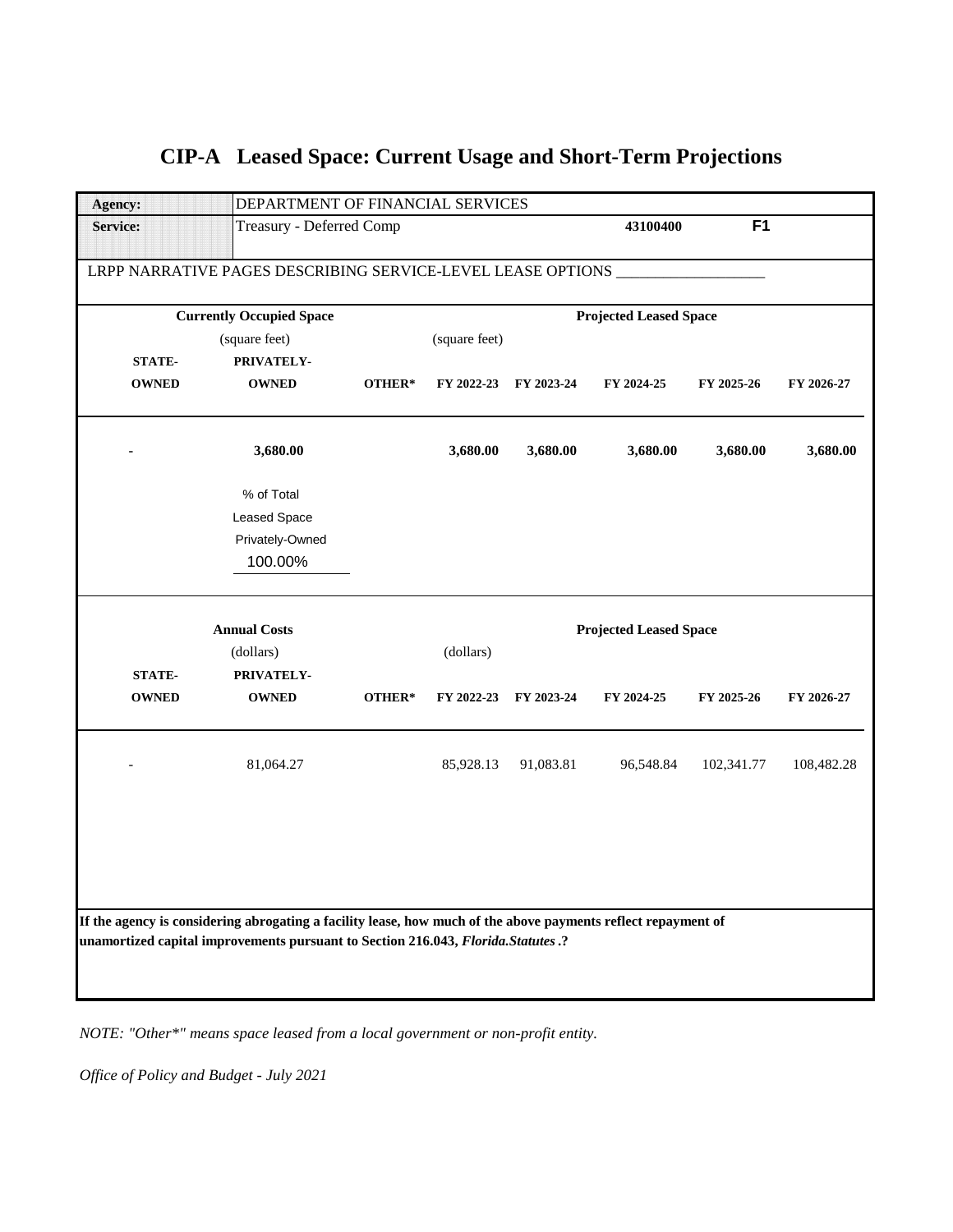### Agency: **DEPARTMENT OF FINANCIAL SERVICES Service:** Accounting & Auditing **Accounting** 43200100 **G2** LRPP NARRATIVE PAGES DESCRIBING SERVICE-LEVEL LEASE OPTIONS  **Currently Occupied Space Projected Leased Space** (square feet) (square feet) **STATE- PRIVATELY-OWNED OWNED OTHER\* FY 2022-23 FY 2023-24 FY 2024-25 FY 2025-26 FY 2026-27 36,230.24 - 36,230.24 36,230.24 36,230.24 36,230.24 36,230.24** % of Total Leased Space Privately-Owned 0.00% **Annual Costs Projected Leased Space** (dollars) (dollars) **STATE- PRIVATELY-OWNED OWNED OTHER\* FY 2022-23 FY 2023-24 FY 2024-25 FY 2025-26 FY 2026-27** 623,309.33 - 623,309.33 623,309.33 623,309.33 623,309.33 623,309.33 **If the agency is considering abrogating a facility lease, how much of the above payments reflect repayment of unamortized capital improvements pursuant to Section 216.043,** *Florida.Statutes***.?**

#### **CIP-A Leased Space: Current Usage and Short-Term Projections**

*NOTE: "Other\*" means space leased from a local government or non-profit entity.*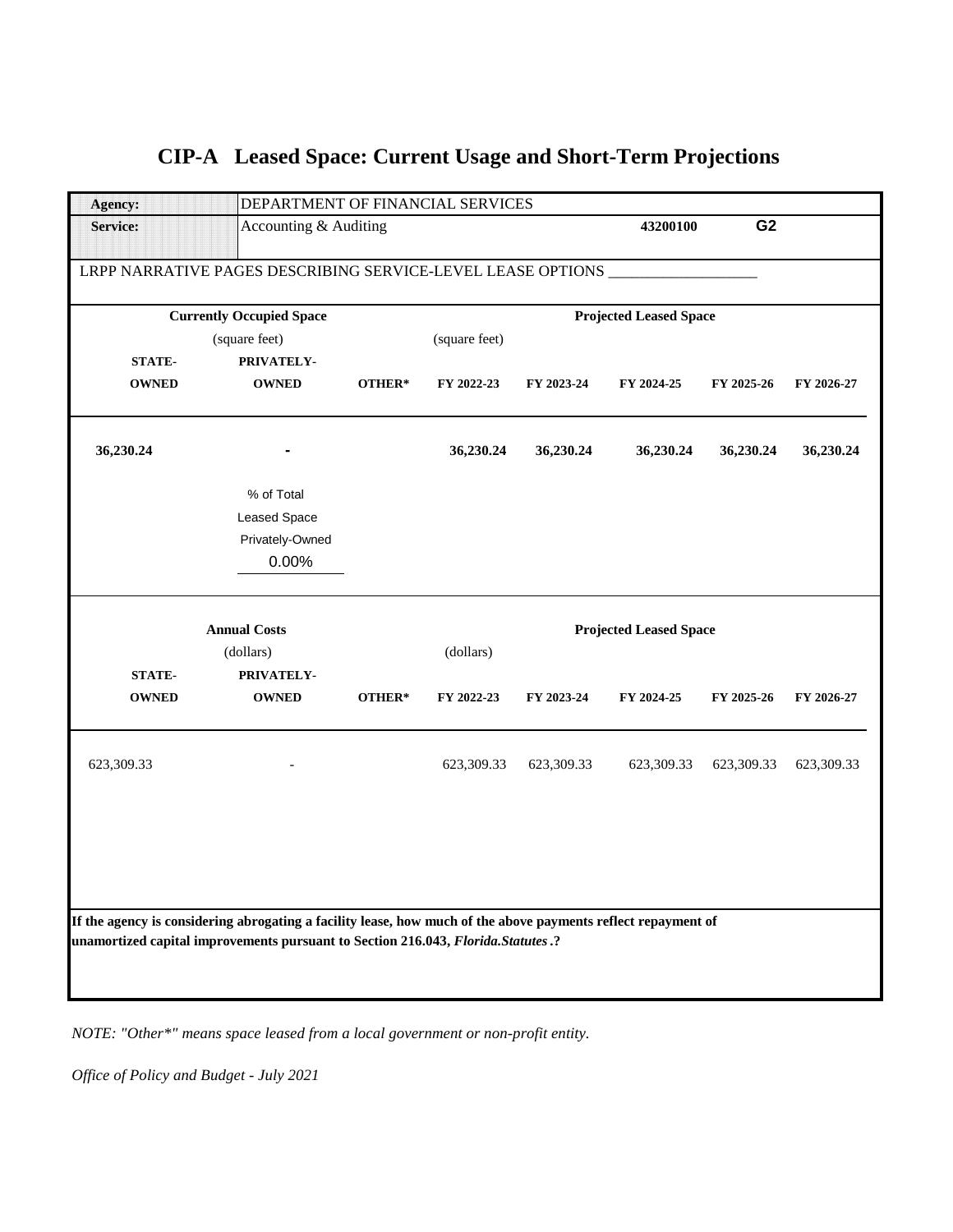| <b>Agency:</b>  | DEPARTMENT OF FINANCIAL SERVICES                                                                                                                                                                    |        |               |            |                               |            |            |
|-----------------|-----------------------------------------------------------------------------------------------------------------------------------------------------------------------------------------------------|--------|---------------|------------|-------------------------------|------------|------------|
| <b>Service:</b> | <b>Unclaimed Property</b>                                                                                                                                                                           |        |               |            | 43200200                      | <b>Y1</b>  |            |
|                 | LRPP NARRATIVE PAGES DESCRIBING SERVICE-LEVEL LEASE OPTIONS                                                                                                                                         |        |               |            |                               |            |            |
|                 | <b>Currently Occupied Space</b>                                                                                                                                                                     |        |               |            | <b>Projected Leased Space</b> |            |            |
|                 | (square feet)                                                                                                                                                                                       |        | (square feet) |            |                               |            |            |
| <b>STATE-</b>   | PRIVATELY-                                                                                                                                                                                          |        |               |            |                               |            |            |
| <b>OWNED</b>    | <b>OWNED</b>                                                                                                                                                                                        | OTHER* | FY 2022-23    | FY 2023-24 | FY 2024-25                    | FY 2025-26 | FY 2026-27 |
| 14,620.05       |                                                                                                                                                                                                     |        | 14,620.05     | 14,620.05  | 14,620.05                     | 14,620.05  | 14,620.05  |
|                 | % of Total                                                                                                                                                                                          |        |               |            |                               |            |            |
|                 | Leased Space                                                                                                                                                                                        |        |               |            |                               |            |            |
|                 | Privately-Owned                                                                                                                                                                                     |        |               |            |                               |            |            |
|                 | 0.00%                                                                                                                                                                                               |        |               |            |                               |            |            |
|                 | <b>Annual Costs</b>                                                                                                                                                                                 |        |               |            | <b>Projected Leased Space</b> |            |            |
|                 | (dollars)                                                                                                                                                                                           |        | (dollars)     |            |                               |            |            |
| <b>STATE-</b>   | PRIVATELY-                                                                                                                                                                                          |        |               |            |                               |            |            |
| <b>OWNED</b>    | <b>OWNED</b>                                                                                                                                                                                        | OTHER* | FY 2022-23    | FY 2023-24 | FY 2024-25                    | FY 2025-26 | FY 2026-27 |
| 251,509.86      |                                                                                                                                                                                                     |        | 251,509.86    | 251,509.86 | 251,509.86                    | 251,509.86 | 251,509.86 |
|                 |                                                                                                                                                                                                     |        |               |            |                               |            |            |
|                 |                                                                                                                                                                                                     |        |               |            |                               |            |            |
|                 |                                                                                                                                                                                                     |        |               |            |                               |            |            |
|                 | If the agency is considering abrogating a facility lease, how much of the above payments reflect repayment of<br>unamortized capital improvements pursuant to Section 216.043, Florida. Statutes .? |        |               |            |                               |            |            |

*NOTE: "Other\*" means space leased from a local government or non-profit entity.*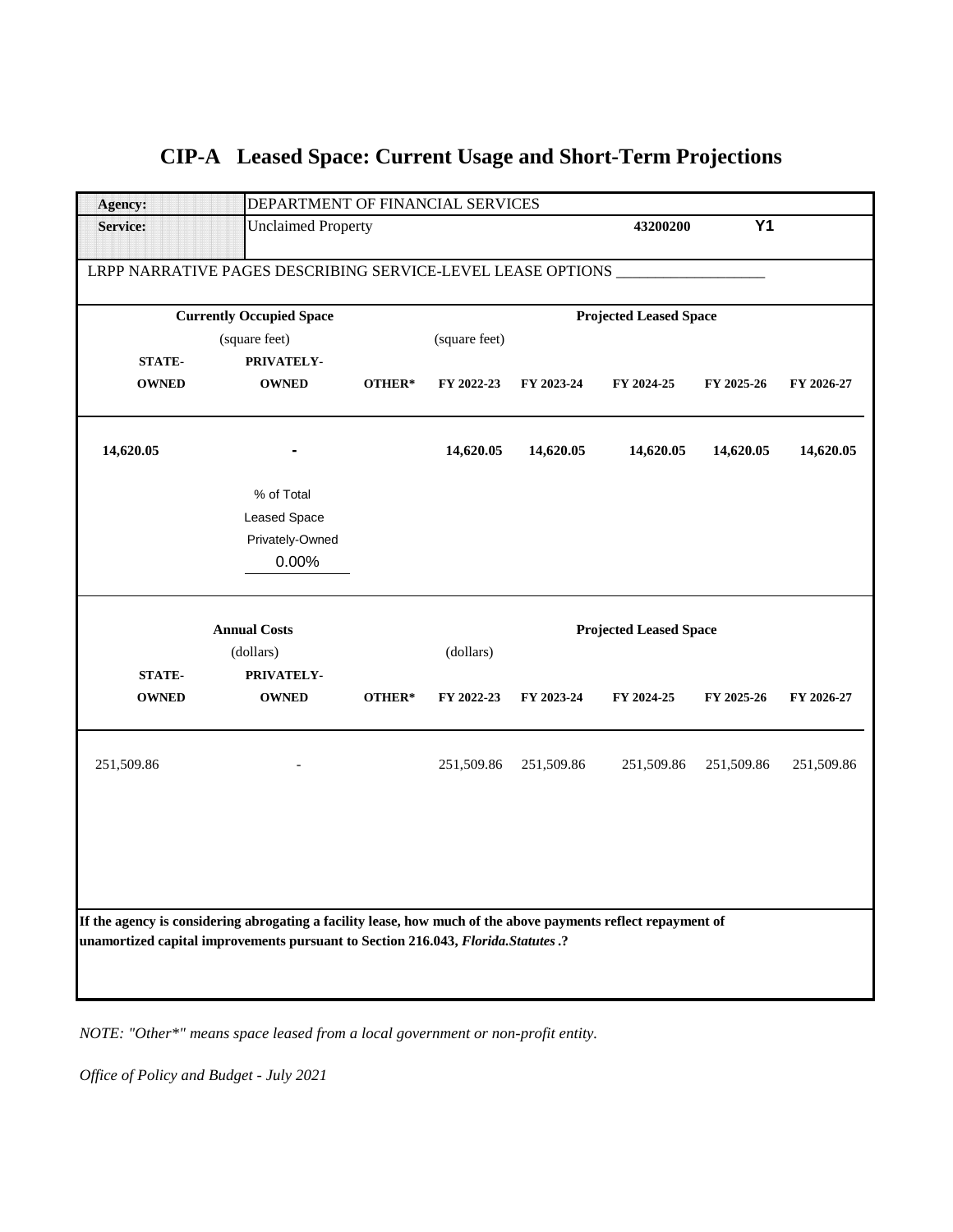| <b>Agency:</b>  | DEPARTMENT OF FINANCIAL SERVICES                                                                              |        |               |            |                               |                |            |
|-----------------|---------------------------------------------------------------------------------------------------------------|--------|---------------|------------|-------------------------------|----------------|------------|
| <b>Service:</b> | <b>State Fire Marshal - Prevention</b>                                                                        |        |               |            | 43300200                      | H <sub>2</sub> |            |
|                 | LRPP NARRATIVE PAGES DESCRIBING SERVICE-LEVEL LEASE OPTIONS                                                   |        |               |            |                               |                |            |
|                 | <b>Currently Occupied Space</b>                                                                               |        |               |            | <b>Projected Leased Space</b> |                |            |
|                 | (square feet)                                                                                                 |        | (square feet) |            |                               |                |            |
| <b>STATE-</b>   | PRIVATELY-                                                                                                    |        |               |            |                               |                |            |
| <b>OWNED</b>    | <b>OWNED</b>                                                                                                  | OTHER* | FY 2022-23    | FY 2023-24 | FY 2024-25                    | FY 2025-26     | FY 2026-27 |
| 3,416.00        | 17,984.00                                                                                                     |        | 21,400.00     | 21,400.00  | 21,400.00                     | 21,400.00      | 21,400.00  |
|                 | % of Total                                                                                                    |        |               |            |                               |                |            |
|                 | Leased Space                                                                                                  |        |               |            |                               |                |            |
|                 | Privately-Owned                                                                                               |        |               |            |                               |                |            |
|                 | 84.04%                                                                                                        |        |               |            |                               |                |            |
|                 | <b>Annual Costs</b>                                                                                           |        |               |            | <b>Projected Leased Space</b> |                |            |
|                 | (dollars)                                                                                                     |        | (dollars)     |            |                               |                |            |
| <b>STATE-</b>   | PRIVATELY-                                                                                                    |        |               |            |                               |                |            |
| <b>OWNED</b>    | <b>OWNED</b>                                                                                                  | OTHER* | FY 2022-23    | FY 2023-24 | FY 2024-25                    | FY 2025-26     | FY 2026-27 |
| 58,686.84       | 332,300.08                                                                                                    |        | 410,924.92    | 432,059.21 | 454,461.55                    | 478,208.03     | 503,379.31 |
|                 | 352,238.08                                                                                                    |        |               |            |                               |                |            |
|                 | 373,372.37                                                                                                    |        |               |            |                               |                |            |
|                 | 395,774.71                                                                                                    |        |               |            |                               |                |            |
|                 | 419,521.19                                                                                                    |        |               |            |                               |                |            |
|                 | 444,692.47                                                                                                    |        |               |            |                               |                |            |
|                 |                                                                                                               |        |               |            |                               |                |            |
|                 |                                                                                                               |        |               |            |                               |                |            |
|                 | If the agency is considering abrogating a facility lease, how much of the above payments reflect repayment of |        |               |            |                               |                |            |
|                 | unamortized capital improvements pursuant to Section 216.043, Florida. Statutes .?                            |        |               |            |                               |                |            |
|                 |                                                                                                               |        |               |            |                               |                |            |

*NOTE: "Other\*" means space leased from a local government or non-profit entity.*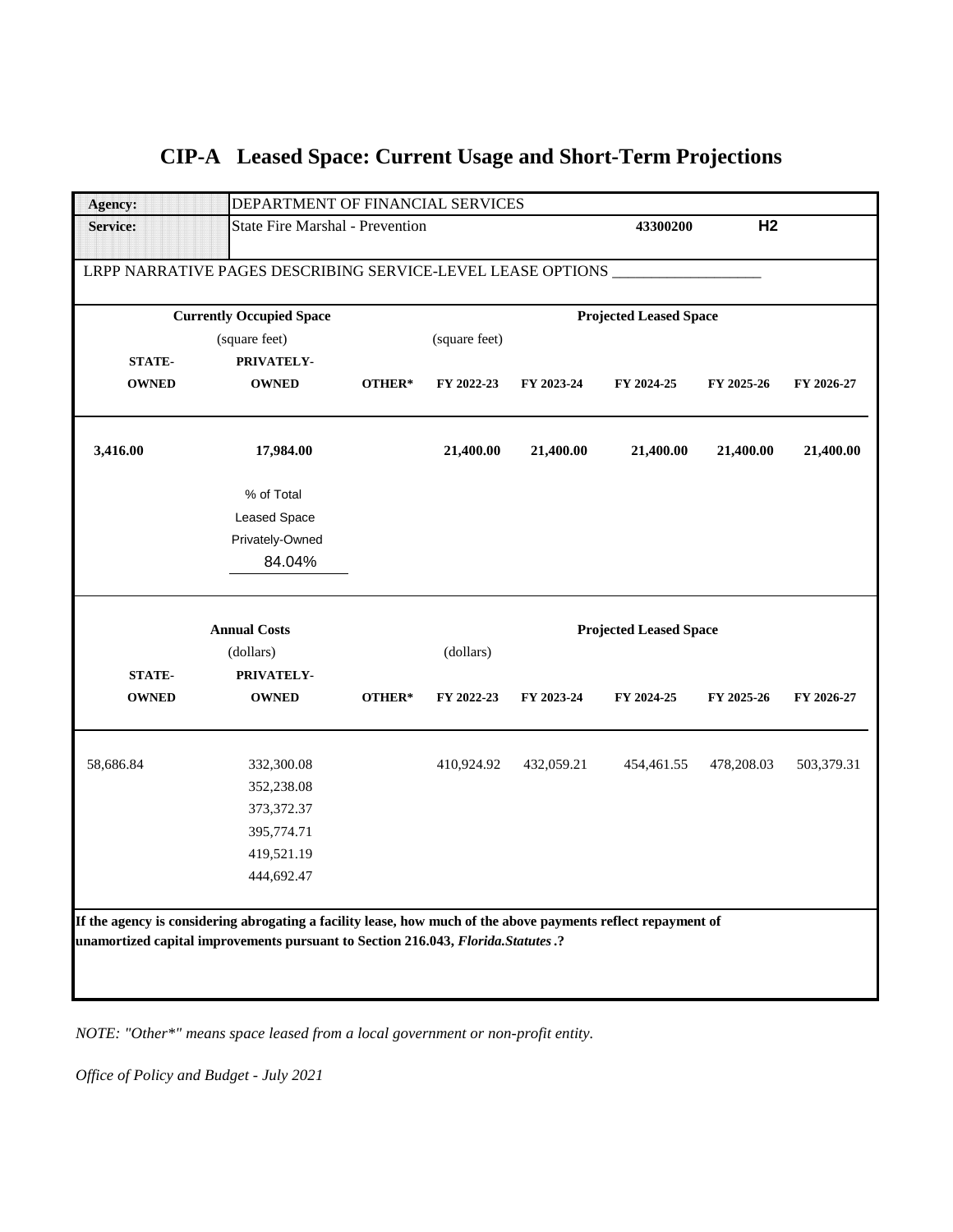| Agency:         | DEPARTMENT OF FINANCIAL SERVICES                                                                                                                                                                    |        |               |            |                               |            |            |
|-----------------|-----------------------------------------------------------------------------------------------------------------------------------------------------------------------------------------------------|--------|---------------|------------|-------------------------------|------------|------------|
| <b>Service:</b> | State Fire Marshal - Executive Direction & Support<br>Services                                                                                                                                      |        |               |            | 43300500                      | <b>K1</b>  |            |
|                 | LRPP NARRATIVE PAGES DESCRIBING SERVICE-LEVEL LEASE OPTIONS                                                                                                                                         |        |               |            |                               |            |            |
|                 | <b>Currently Occupied Space</b>                                                                                                                                                                     |        |               |            | <b>Projected Leased Space</b> |            |            |
|                 | (square feet)                                                                                                                                                                                       |        | (square feet) |            |                               |            |            |
| <b>STATE-</b>   | PRIVATELY-                                                                                                                                                                                          |        |               |            |                               |            |            |
| <b>OWNED</b>    | <b>OWNED</b>                                                                                                                                                                                        | OTHER* | FY 2022-23    | FY 2023-24 | FY 2024-25                    | FY 2025-26 | FY 2026-27 |
|                 | 10,484.00                                                                                                                                                                                           |        | 10,484.00     | 10,484.00  | 10,484.00                     | 10,484.00  | 10,484.00  |
|                 | % of Total                                                                                                                                                                                          |        |               |            |                               |            |            |
|                 | Leased Space                                                                                                                                                                                        |        |               |            |                               |            |            |
|                 | Privately-Owned                                                                                                                                                                                     |        |               |            |                               |            |            |
|                 | 100.00%                                                                                                                                                                                             |        |               |            |                               |            |            |
|                 | <b>Annual Costs</b>                                                                                                                                                                                 |        |               |            | <b>Projected Leased Space</b> |            |            |
|                 | (dollars)                                                                                                                                                                                           |        | (dollars)     |            |                               |            |            |
| <b>STATE-</b>   | PRIVATELY-                                                                                                                                                                                          |        |               |            |                               |            |            |
| <b>OWNED</b>    | <b>OWNED</b>                                                                                                                                                                                        | OTHER* | FY 2022-23    | FY 2023-24 | FY 2024-25                    | FY 2025-26 | FY 2026-27 |
|                 | 173,000.75                                                                                                                                                                                          |        | 183,380.80    | 194,383.64 | 206,046.66                    | 218,409.46 | 231,514.03 |
|                 |                                                                                                                                                                                                     |        |               |            |                               |            |            |
|                 | If the agency is considering abrogating a facility lease, how much of the above payments reflect repayment of<br>unamortized capital improvements pursuant to Section 216.043, Florida. Statutes .? |        |               |            |                               |            |            |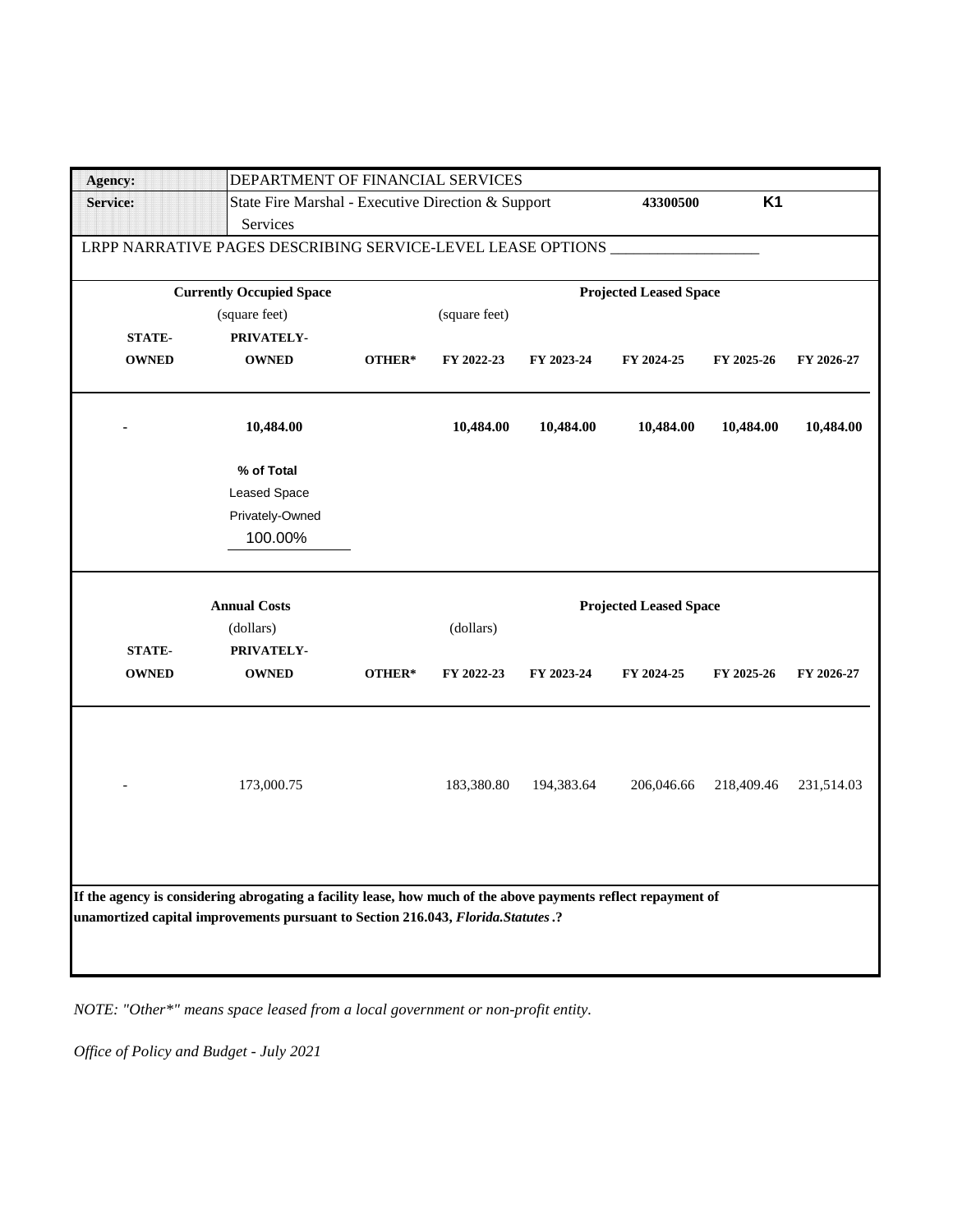| Agency:         | DEPARTMENT OF FINANCIAL SERVICES                                                                              |        |               |            |                               |            |            |
|-----------------|---------------------------------------------------------------------------------------------------------------|--------|---------------|------------|-------------------------------|------------|------------|
| <b>Service:</b> | <b>Risk Management</b>                                                                                        |        |               |            | 43400100                      | L1         |            |
|                 | LRPP NARRATIVE PAGES DESCRIBING SERVICE-LEVEL LEASE OPTIONS                                                   |        |               |            |                               |            |            |
|                 | <b>Currently Occupied Space</b>                                                                               |        |               |            | <b>Projected Leased Space</b> |            |            |
|                 | (square feet)                                                                                                 |        | (square feet) |            |                               |            |            |
| <b>STATE-</b>   | PRIVATELY-                                                                                                    |        |               |            |                               |            |            |
| <b>OWNED</b>    | <b>OWNED</b>                                                                                                  | OTHER* | FY 2022-23    | FY 2023-24 | FY 2024-25                    | FY 2025-26 | FY 2026-27 |
|                 | 24,857.00                                                                                                     |        | 24,857.00     | 24,857.00  | 24,857.00                     | 24,857.00  | 24,857.00  |
|                 | % of Total                                                                                                    |        |               |            |                               |            |            |
|                 | <b>Leased Space</b>                                                                                           |        |               |            |                               |            |            |
|                 | Privately-Owned                                                                                               |        |               |            |                               |            |            |
|                 | 100.00%                                                                                                       |        |               |            |                               |            |            |
|                 | <b>Annual Costs</b>                                                                                           |        |               |            | <b>Projected Leased Space</b> |            |            |
|                 | (dollars)                                                                                                     |        | (dollars)     |            |                               |            |            |
| <b>STATE-</b>   | PRIVATELY-                                                                                                    |        |               |            |                               |            |            |
| <b>OWNED</b>    | <b>OWNED</b>                                                                                                  | OTHER* | FY 2022-23    | FY 2023-24 | FY 2024-25                    | FY 2025-26 | FY 2026-27 |
|                 | 547,558.28                                                                                                    |        | 580,411.78    | 615,236.48 | 652,150.67                    | 691,279.71 | 732,756.50 |
|                 |                                                                                                               |        |               |            |                               |            |            |
|                 |                                                                                                               |        |               |            |                               |            |            |
|                 |                                                                                                               |        |               |            |                               |            |            |
|                 | If the agency is considering abrogating a facility lease, how much of the above payments reflect repayment of |        |               |            |                               |            |            |
|                 | unamortized capital improvements pursuant to Section 216.043, Florida. Statutes .?                            |        |               |            |                               |            |            |
|                 |                                                                                                               |        |               |            |                               |            |            |
|                 |                                                                                                               |        |               |            |                               |            |            |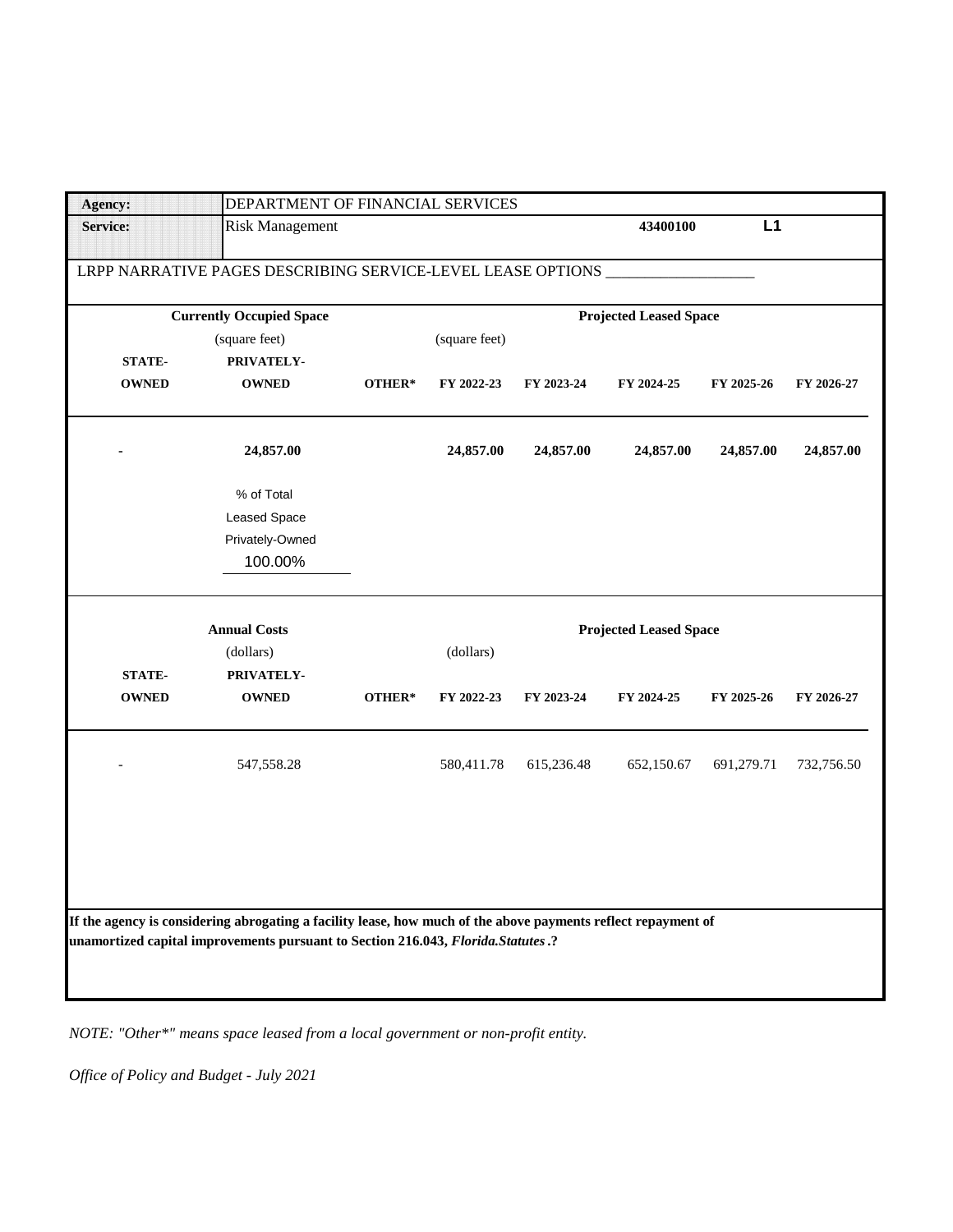| Agency:         | DEPARTMENT OF FINANCIAL SERVICES                                                                                                                                                                    |        |               |            |                               |            |            |
|-----------------|-----------------------------------------------------------------------------------------------------------------------------------------------------------------------------------------------------|--------|---------------|------------|-------------------------------|------------|------------|
| <b>Service:</b> | Rehab & Liquidation                                                                                                                                                                                 |        |               |            | 43500100                      | M1         |            |
|                 | LRPP NARRATIVE PAGES DESCRIBING SERVICE-LEVEL LEASE OPTIONS                                                                                                                                         |        |               |            |                               |            |            |
|                 | <b>Currently Occupied Space</b>                                                                                                                                                                     |        |               |            | <b>Projected Leased Space</b> |            |            |
|                 | (square feet)                                                                                                                                                                                       |        | (square feet) |            |                               |            |            |
| <b>STATE-</b>   | PRIVATELY-                                                                                                                                                                                          |        |               |            |                               |            |            |
| <b>OWNED</b>    | <b>OWNED</b>                                                                                                                                                                                        | OTHER* | FY 2022-23    | FY 2023-24 | FY 2024-25                    | FY 2025-26 | FY 2026-27 |
|                 | 12,421.00                                                                                                                                                                                           |        | 12,421.00     | 12,421.00  | 12,421.00                     | 12,421.00  | 12,421.00  |
|                 | % of Total                                                                                                                                                                                          |        |               |            |                               |            |            |
|                 | Leased Space                                                                                                                                                                                        |        |               |            |                               |            |            |
|                 | Privately-Owned                                                                                                                                                                                     |        |               |            |                               |            |            |
|                 | 100.00%                                                                                                                                                                                             |        |               |            |                               |            |            |
|                 | <b>Annual Costs</b>                                                                                                                                                                                 |        |               |            | <b>Projected Leased Space</b> |            |            |
|                 | (dollars)                                                                                                                                                                                           |        | (dollars)     |            |                               |            |            |
| <b>STATE-</b>   | PRIVATELY-                                                                                                                                                                                          |        |               |            |                               |            |            |
| <b>OWNED</b>    | <b>OWNED</b>                                                                                                                                                                                        | OTHER* | FY 2022-23    | FY 2023-24 | FY 2024-25                    | FY 2025-26 | FY 2026-27 |
|                 | 285,497.94                                                                                                                                                                                          |        | 302,627.82    | 320,785.49 | 340,032.61                    | 360,434.57 | 382,060.65 |
|                 |                                                                                                                                                                                                     |        |               |            |                               |            |            |
|                 |                                                                                                                                                                                                     |        |               |            |                               |            |            |
|                 |                                                                                                                                                                                                     |        |               |            |                               |            |            |
|                 | If the agency is considering abrogating a facility lease, how much of the above payments reflect repayment of<br>unamortized capital improvements pursuant to Section 216.043, Florida. Statutes .? |        |               |            |                               |            |            |
|                 |                                                                                                                                                                                                     |        |               |            |                               |            |            |
|                 |                                                                                                                                                                                                     |        |               |            |                               |            |            |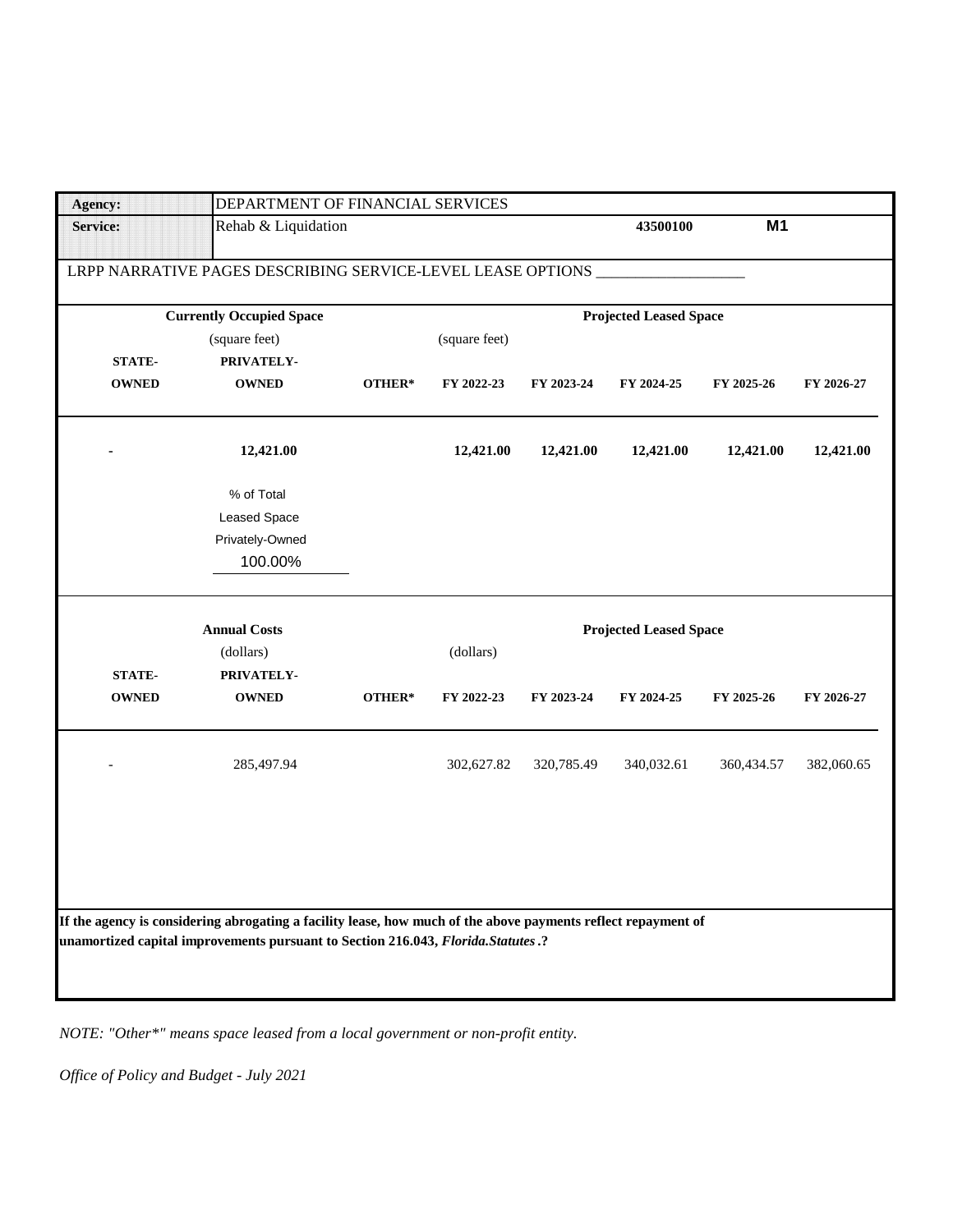| Agent & Agency Services<br>LRPP NARRATIVE PAGES DESCRIBING SERVICE-LEVEL LEASE OPTIONS<br><b>Currently Occupied Space</b><br>OTHER* | (square feet)<br>FY 2022-23<br>45,377.92 | FY 2023-24<br>45,377.92 | 43500200<br><b>Projected Leased Space</b><br>FY 2024-25<br>45,377.92                             | N4<br>FY 2025-26 | FY 2026-27                                                                                                                                                   |
|-------------------------------------------------------------------------------------------------------------------------------------|------------------------------------------|-------------------------|--------------------------------------------------------------------------------------------------|------------------|--------------------------------------------------------------------------------------------------------------------------------------------------------------|
|                                                                                                                                     |                                          |                         |                                                                                                  |                  |                                                                                                                                                              |
|                                                                                                                                     |                                          |                         |                                                                                                  |                  |                                                                                                                                                              |
|                                                                                                                                     |                                          |                         |                                                                                                  |                  |                                                                                                                                                              |
|                                                                                                                                     |                                          |                         |                                                                                                  |                  |                                                                                                                                                              |
|                                                                                                                                     |                                          |                         |                                                                                                  |                  |                                                                                                                                                              |
|                                                                                                                                     |                                          |                         |                                                                                                  |                  |                                                                                                                                                              |
|                                                                                                                                     |                                          |                         |                                                                                                  | 45,377.92        | 45,377.92                                                                                                                                                    |
|                                                                                                                                     |                                          |                         |                                                                                                  |                  |                                                                                                                                                              |
|                                                                                                                                     |                                          |                         |                                                                                                  |                  |                                                                                                                                                              |
|                                                                                                                                     |                                          |                         |                                                                                                  |                  |                                                                                                                                                              |
|                                                                                                                                     |                                          |                         |                                                                                                  |                  |                                                                                                                                                              |
|                                                                                                                                     |                                          |                         |                                                                                                  |                  |                                                                                                                                                              |
|                                                                                                                                     |                                          |                         |                                                                                                  |                  |                                                                                                                                                              |
|                                                                                                                                     |                                          |                         |                                                                                                  |                  |                                                                                                                                                              |
| OTHER*                                                                                                                              | FY 2022-23                               | FY 2023-24              | FY 2024-25                                                                                       | FY 2025-26       | FY 2026-27                                                                                                                                                   |
|                                                                                                                                     |                                          |                         |                                                                                                  |                  | 849,272.99                                                                                                                                                   |
|                                                                                                                                     |                                          |                         |                                                                                                  |                  |                                                                                                                                                              |
|                                                                                                                                     |                                          |                         |                                                                                                  |                  |                                                                                                                                                              |
|                                                                                                                                     |                                          |                         |                                                                                                  |                  |                                                                                                                                                              |
|                                                                                                                                     |                                          |                         |                                                                                                  |                  |                                                                                                                                                              |
|                                                                                                                                     |                                          |                         |                                                                                                  |                  |                                                                                                                                                              |
|                                                                                                                                     |                                          |                         |                                                                                                  |                  |                                                                                                                                                              |
|                                                                                                                                     |                                          |                         |                                                                                                  |                  |                                                                                                                                                              |
|                                                                                                                                     |                                          |                         |                                                                                                  |                  |                                                                                                                                                              |
|                                                                                                                                     |                                          |                         |                                                                                                  |                  |                                                                                                                                                              |
|                                                                                                                                     |                                          | (dollars)<br>811,031.57 | 819,773.23<br>unamortized capital improvements pursuant to Section 216.043, Florida. Statutes .? | 829,039.40       | <b>Projected Leased Space</b><br>838,861.53<br>If the agency is considering abrogating a facility lease, how much of the above payments reflect repayment of |

*NOTE: "Other\*" means space leased from a local government or non-profit entity.*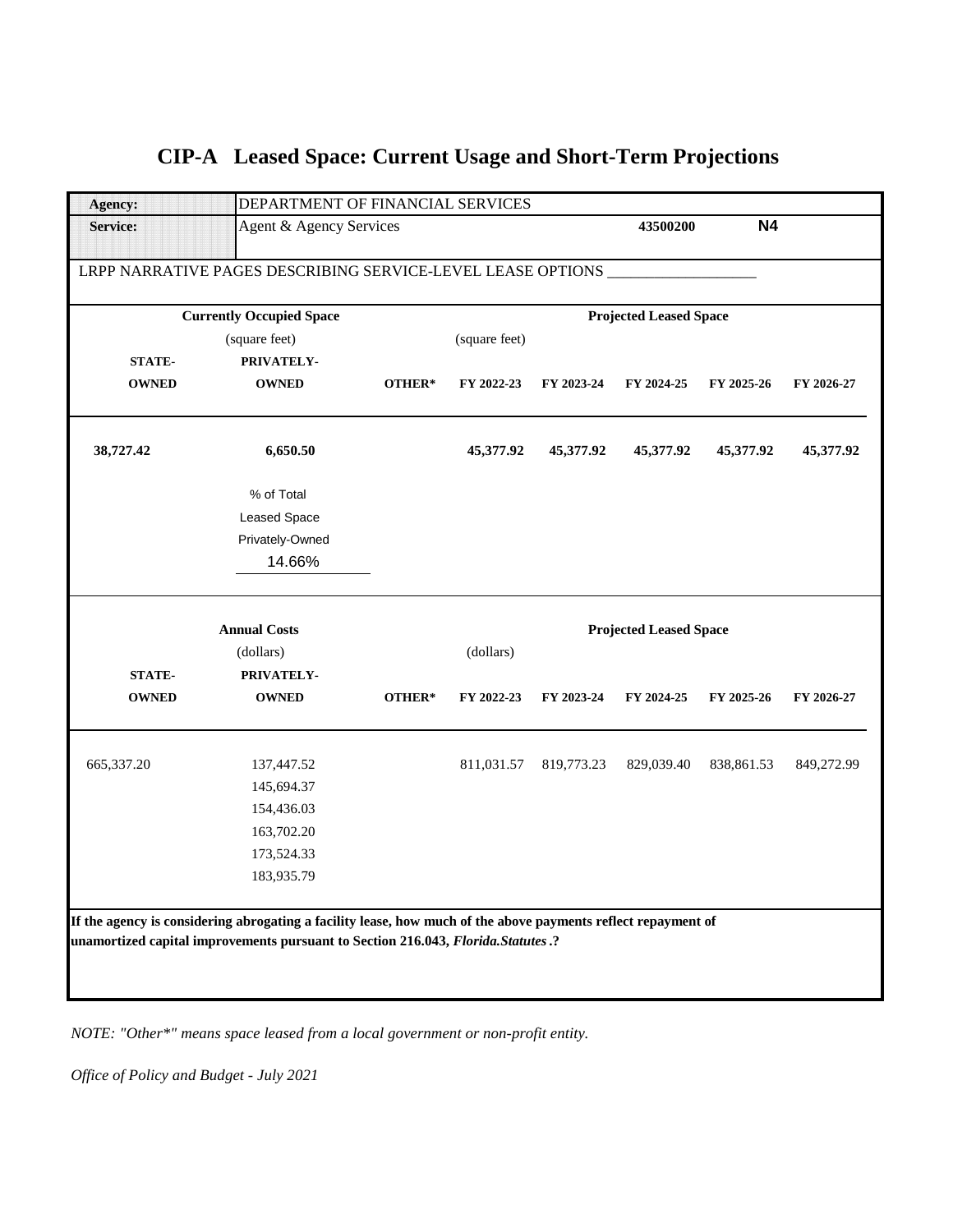| Agency:         | DEPARTMENT OF FINANCIAL SERVICES                                                                              |        |               |            |                               |            |            |
|-----------------|---------------------------------------------------------------------------------------------------------------|--------|---------------|------------|-------------------------------|------------|------------|
| <b>Service:</b> | <b>Consumer Services</b>                                                                                      |        |               |            | 43500400                      | <b>P4</b>  |            |
|                 |                                                                                                               |        |               |            |                               |            |            |
|                 | LRPP NARRATIVE PAGES DESCRIBING SERVICE-LEVEL LEASE OPTIONS                                                   |        |               |            |                               |            |            |
|                 | <b>Currently Occupied Space</b>                                                                               |        |               |            | <b>Projected Leased Space</b> |            |            |
|                 | (square feet)                                                                                                 |        | (square feet) |            |                               |            |            |
| <b>STATE-</b>   | PRIVATELY-                                                                                                    |        |               |            |                               |            |            |
| <b>OWNED</b>    | <b>OWNED</b>                                                                                                  | OTHER* | FY 2022-23    | FY 2023-24 | FY 2024-25                    | FY 2025-26 | FY 2026-27 |
| 30,436.18       |                                                                                                               |        | 30,436.18     | 30,436.18  | 30,436.18                     | 30,436.18  | 30,436.18  |
|                 | % of Total                                                                                                    |        |               |            |                               |            |            |
|                 | <b>Leased Space</b>                                                                                           |        |               |            |                               |            |            |
|                 | Privately-Owned                                                                                               |        |               |            |                               |            |            |
|                 | 0.00%                                                                                                         |        |               |            |                               |            |            |
|                 |                                                                                                               |        |               |            |                               |            |            |
|                 | <b>Annual Costs</b>                                                                                           |        |               |            | <b>Projected Leased Space</b> |            |            |
|                 | (dollars)                                                                                                     |        | (dollars)     |            |                               |            |            |
| <b>STATE-</b>   | PRIVATELY-                                                                                                    |        |               |            |                               |            |            |
| <b>OWNED</b>    | <b>OWNED</b>                                                                                                  | OTHER* | FY 2022-23    | FY 2023-24 | FY 2024-25                    | FY 2025-26 | FY 2026-27 |
| 522,893.51      |                                                                                                               |        | 522,893.51    | 522,893.51 | 522,893.51                    | 522,893.51 | 522,893.51 |
|                 |                                                                                                               |        |               |            |                               |            |            |
|                 |                                                                                                               |        |               |            |                               |            |            |
|                 |                                                                                                               |        |               |            |                               |            |            |
|                 | If the agency is considering abrogating a facility lease, how much of the above payments reflect repayment of |        |               |            |                               |            |            |
|                 | unamortized capital improvements pursuant to Section 216.043, Florida. Statutes .?                            |        |               |            |                               |            |            |
|                 |                                                                                                               |        |               |            |                               |            |            |
|                 |                                                                                                               |        |               |            |                               |            |            |

*NOTE: "Other\*" means space leased from a local government or non-profit entity.*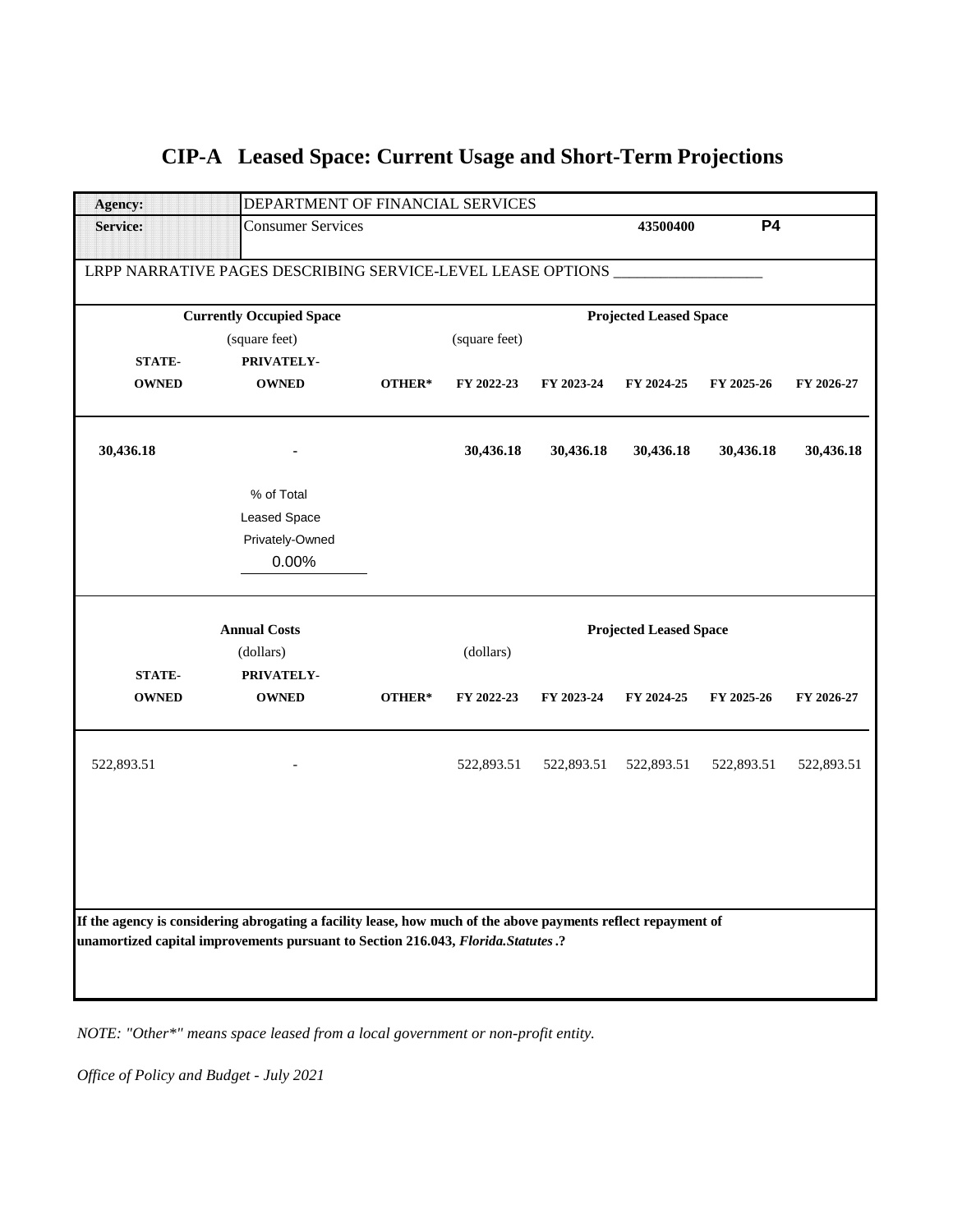| <b>Agency:</b>  | DEPARTMENT OF FINANCIAL SERVICES                                                                              |        |               |            |                               |            |            |
|-----------------|---------------------------------------------------------------------------------------------------------------|--------|---------------|------------|-------------------------------|------------|------------|
| <b>Service:</b> | Funeral & Cemeteries                                                                                          |        |               |            | 43500500                      | K7         |            |
|                 | LRPP NARRATIVE PAGES DESCRIBING SERVICE-LEVEL LEASE OPTIONS _____                                             |        |               |            |                               |            |            |
|                 | <b>Currently Occupied Space</b>                                                                               |        |               |            | <b>Projected Leased Space</b> |            |            |
|                 | (square feet)                                                                                                 |        | (square feet) |            |                               |            |            |
| <b>STATE-</b>   | PRIVATELY-                                                                                                    |        |               |            |                               |            |            |
| <b>OWNED</b>    | <b>OWNED</b>                                                                                                  | OTHER* | FY 2022-23    | FY 2023-24 | FY 2024-25                    | FY 2025-26 | FY 2026-27 |
| 5,142.79        |                                                                                                               |        | 5,142.79      | 5,142.79   | 5,142.79                      | 5,142.79   | 5,142.79   |
|                 | % of Total                                                                                                    |        |               |            |                               |            |            |
|                 | Leased Space                                                                                                  |        |               |            |                               |            |            |
|                 | Privately-Owned                                                                                               |        |               |            |                               |            |            |
|                 | 0.00%                                                                                                         |        |               |            |                               |            |            |
|                 |                                                                                                               |        |               |            |                               |            |            |
|                 | <b>Annual Costs</b>                                                                                           |        |               |            |                               |            |            |
|                 |                                                                                                               |        |               |            | <b>Projected Leased Space</b> |            |            |
| <b>STATE-</b>   | (dollars)<br>PRIVATELY-                                                                                       |        | (dollars)     |            |                               |            |            |
| <b>OWNED</b>    | <b>OWNED</b>                                                                                                  | OTHER* | FY 2022-23    | FY 2023-24 | FY 2024-25                    | FY 2025-26 | FY 2026-27 |
| 88,353.28       |                                                                                                               |        | 88,353.28     | 88,353.28  | 88,353.28                     | 88,353.28  | 88,353.28  |
|                 |                                                                                                               |        |               |            |                               |            |            |
|                 |                                                                                                               |        |               |            |                               |            |            |
|                 |                                                                                                               |        |               |            |                               |            |            |
|                 | If the agency is considering abrogating a facility lease, how much of the above payments reflect repayment of |        |               |            |                               |            |            |
|                 | unamortized capital improvements pursuant to Section 216.043, Florida. Statutes .?                            |        |               |            |                               |            |            |
|                 |                                                                                                               |        |               |            |                               |            |            |

*NOTE: "Other\*" means space leased from a local government or non-profit entity.*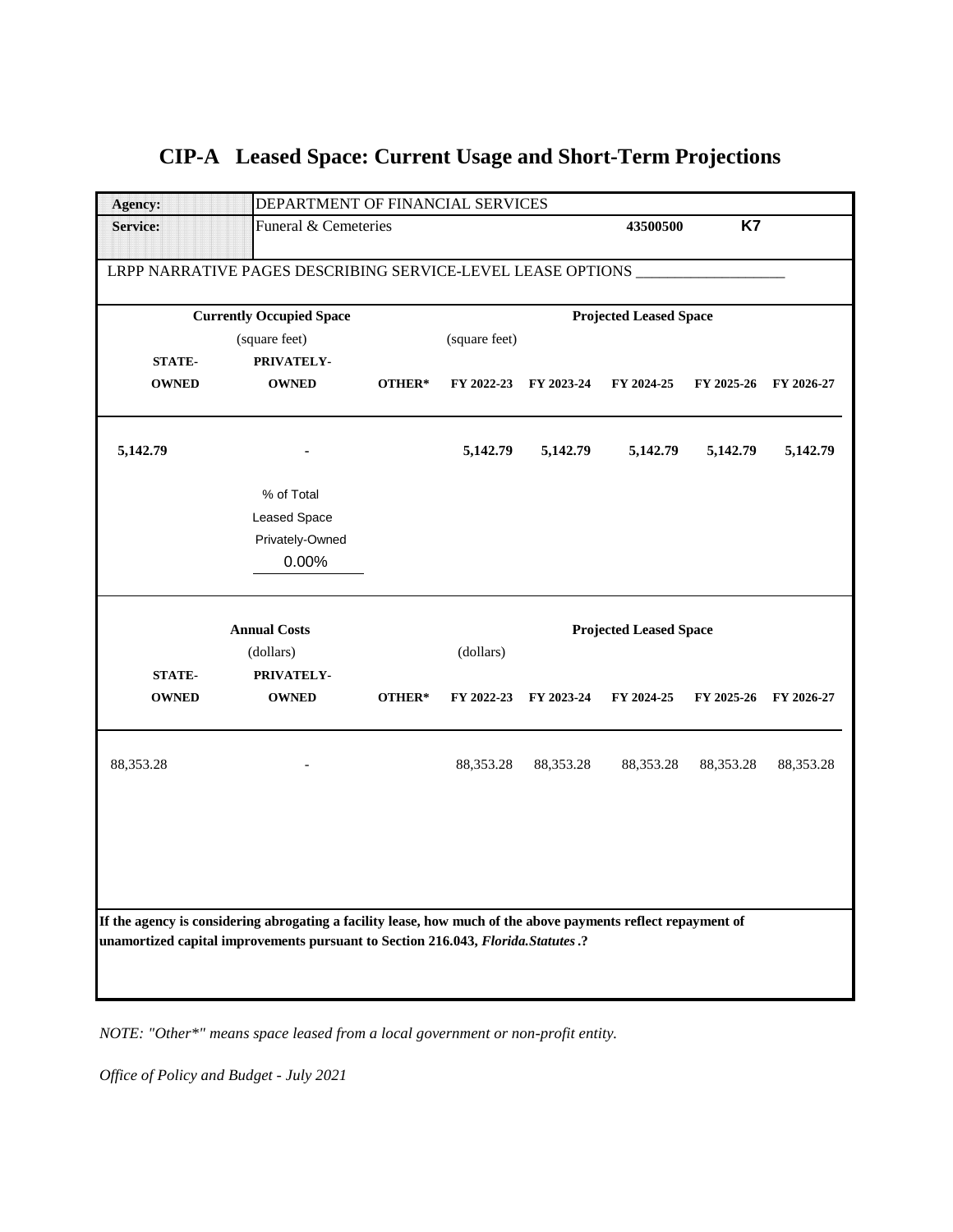| Agency:         | DEPARTMENT OF FINANCIAL SERVICES                                                                              |        |               |            |                               |            |            |
|-----------------|---------------------------------------------------------------------------------------------------------------|--------|---------------|------------|-------------------------------|------------|------------|
| <b>Service:</b> | Public Assistant Fraud                                                                                        |        |               |            | 43500700                      | <b>FG</b>  |            |
|                 | LRPP NARRATIVE PAGES DESCRIBING SERVICE-LEVEL LEASE OPTIONS _                                                 |        |               |            |                               |            |            |
|                 | <b>Currently Occupied Space</b>                                                                               |        |               |            | <b>Projected Leased Space</b> |            |            |
|                 | (square feet)                                                                                                 |        | (square feet) |            |                               |            |            |
| <b>STATE-</b>   | PRIVATELY-                                                                                                    |        |               |            |                               |            |            |
| <b>OWNED</b>    | <b>OWNED</b>                                                                                                  | OTHER* | FY 2022-23    | FY 2023-24 | FY 2024-25                    | FY 2025-26 | FY 2026-27 |
| 8,934.20        | 12,296.00                                                                                                     |        | 21,230.20     | 21,230.20  | 21,230.20                     | 21,230.20  | 21,230.20  |
|                 | % of Total                                                                                                    |        |               |            |                               |            |            |
|                 | <b>Leased Space</b>                                                                                           |        |               |            |                               |            |            |
|                 | Privately-Owned                                                                                               |        |               |            |                               |            |            |
|                 | 57.92%                                                                                                        |        |               |            |                               |            |            |
|                 | <b>Annual Costs</b>                                                                                           |        |               |            | <b>Projected Leased Space</b> |            |            |
|                 | (dollars)                                                                                                     |        | (dollars)     |            |                               |            |            |
| <b>STATE-</b>   | PRIVATELY-                                                                                                    |        |               |            |                               |            |            |
| <b>OWNED</b>    | <b>OWNED</b>                                                                                                  | OTHER* | FY 2022-23    | FY 2023-24 | FY 2024-25                    | FY 2025-26 | FY 2026-27 |
| 153,489.13      | 274,506.46                                                                                                    |        | 444,465.98    | 461,924.59 | 480,430.72                    | 500,047.21 | 520,840.70 |
|                 | 290,976.85                                                                                                    |        |               |            |                               |            |            |
|                 | 308,435.46                                                                                                    |        |               |            |                               |            |            |
|                 | 326,941.59                                                                                                    |        |               |            |                               |            |            |
|                 | 346,558.08                                                                                                    |        |               |            |                               |            |            |
|                 | 367, 351.57                                                                                                   |        |               |            |                               |            |            |
|                 | If the agency is considering abrogating a facility lease, how much of the above payments reflect repayment of |        |               |            |                               |            |            |
|                 | unamortized capital improvements pursuant to Section 216.043, Florida. Statutes .?                            |        |               |            |                               |            |            |

*NOTE: "Other\*" means space leased from a local government or non-profit entity.*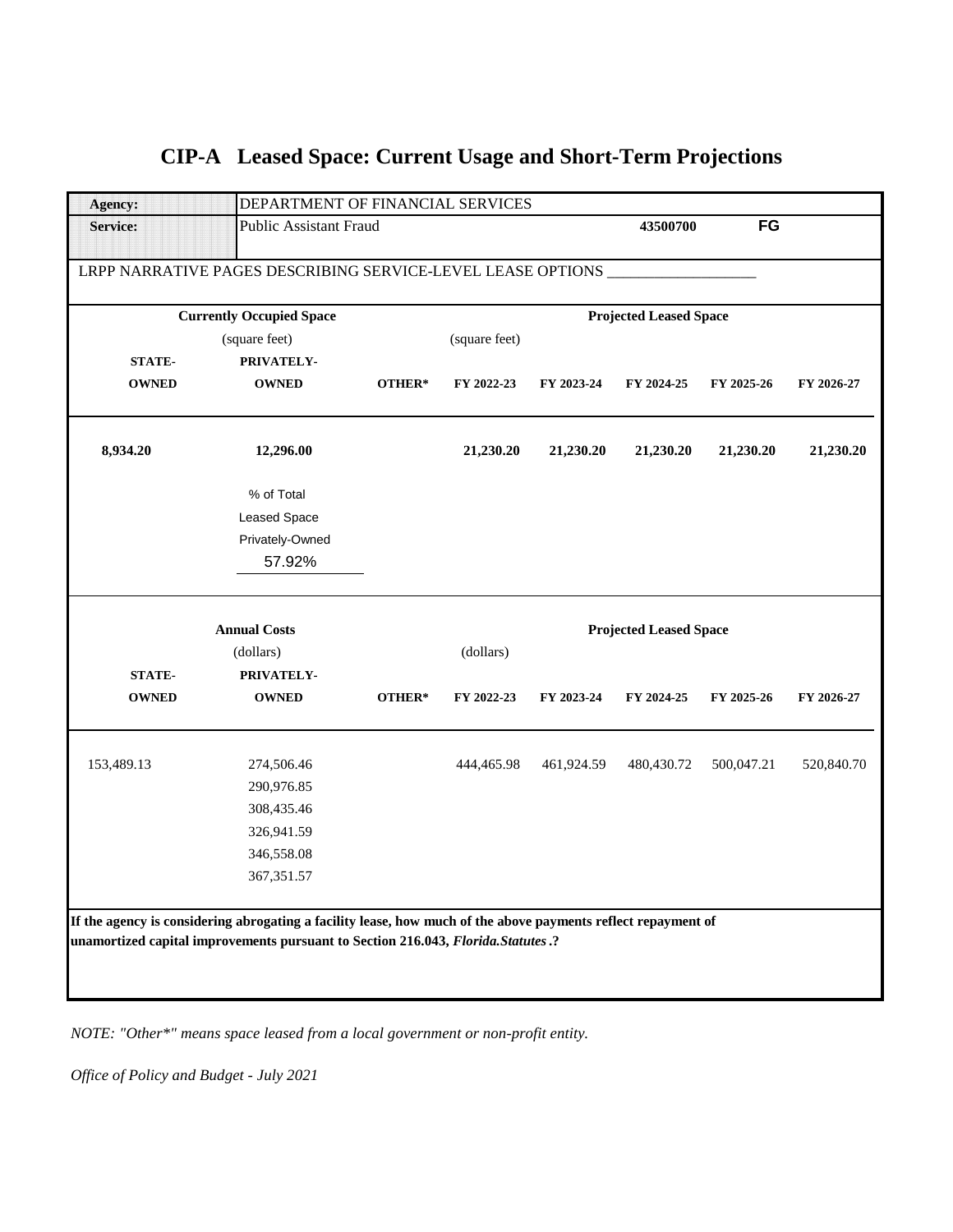| Agency:         |                      | DEPARTMENT OF FINANCIAL SERVICES                                                                              |              |        |                       |                       |                               |                       |                       |
|-----------------|----------------------|---------------------------------------------------------------------------------------------------------------|--------------|--------|-----------------------|-----------------------|-------------------------------|-----------------------|-----------------------|
| <b>Service:</b> |                      | Workers' Compensation                                                                                         |              |        |                       |                       | 43600100                      | Q1 & Q2               |                       |
|                 |                      | LRPP NARRATIVE PAGES DESCRIBING SERVICE-LEVEL LEASE OPTIONS                                                   |              |        |                       |                       |                               |                       |                       |
|                 |                      | <b>Currently Occupied Space</b>                                                                               |              |        |                       |                       | <b>Projected Leased Space</b> |                       |                       |
|                 |                      | (square feet)                                                                                                 |              |        | (square feet)         |                       |                               |                       |                       |
| <b>STATE-</b>   |                      | PRIVATELY-                                                                                                    |              |        |                       |                       |                               |                       |                       |
| <b>OWNED</b>    |                      | <b>OWNED</b>                                                                                                  |              | OTHER* | FY 2022-23            | FY 2023-24            | FY 2024-25                    | FY 2025-26            | FY 2026-27            |
| 24,287.00       | Q1<br>Q <sub>2</sub> | 74,369.00<br>3,677.00                                                                                         |              |        | 98,656.00<br>3,677.00 | 98,656.00<br>3,677.00 | 98,656.00<br>3,677.00         | 98,656.00<br>3,677.00 | 98,656.00<br>3,677.00 |
|                 |                      | % of Total                                                                                                    |              |        |                       |                       |                               |                       |                       |
|                 |                      | Leased Space                                                                                                  |              |        |                       |                       |                               |                       |                       |
|                 |                      | Privately-Owned                                                                                               |              |        |                       |                       |                               |                       |                       |
|                 |                      | 76.27%                                                                                                        |              |        |                       |                       |                               |                       |                       |
|                 |                      | <b>Annual Costs</b>                                                                                           |              |        |                       |                       | <b>Projected Leased Space</b> |                       |                       |
|                 |                      | (dollars)                                                                                                     |              |        | (dollars)             |                       |                               |                       |                       |
| <b>STATE-</b>   |                      | PRIVATELY-                                                                                                    |              |        |                       |                       |                               |                       |                       |
| <b>OWNED</b>    |                      | <b>OWNED</b>                                                                                                  |              | OTHER* | FY 2022-23            | FY 2023-24            | FY 2024-25                    | FY 2025-26            | FY 2026-27            |
|                 |                      |                                                                                                               |              |        |                       |                       |                               |                       |                       |
| 417,250.78      | Q1                   | 1,828,581.92                                                                                                  | 1,938,296.84 |        | 2,355,547.62          | 2,471,845.43          | 2,595,121.10                  | 2,725,793.32          | 2,864,305.88          |
|                 | Q2                   | 91,581.81                                                                                                     | 2,054,594.65 |        | 97,076.72             | 102,901.32            | 109,075.40                    | 115,619.93            | 122,557.12            |
|                 |                      |                                                                                                               | 2,177,870.32 |        |                       |                       |                               |                       |                       |
|                 |                      |                                                                                                               | 2,308,542.54 |        |                       |                       |                               |                       |                       |
|                 |                      |                                                                                                               | 2,447,055.10 |        |                       |                       |                               |                       |                       |
|                 |                      |                                                                                                               |              |        |                       |                       |                               |                       |                       |
|                 |                      |                                                                                                               |              |        |                       |                       |                               |                       |                       |
|                 |                      | If the agency is considering abrogating a facility lease, how much of the above payments reflect repayment of |              |        |                       |                       |                               |                       |                       |
|                 |                      | unamortized capital improvements pursuant to Section 216.043, Florida. Statutes .?                            |              |        |                       |                       |                               |                       |                       |

*NOTE: "Other\*" means space leased from a local government or non-profit entity.*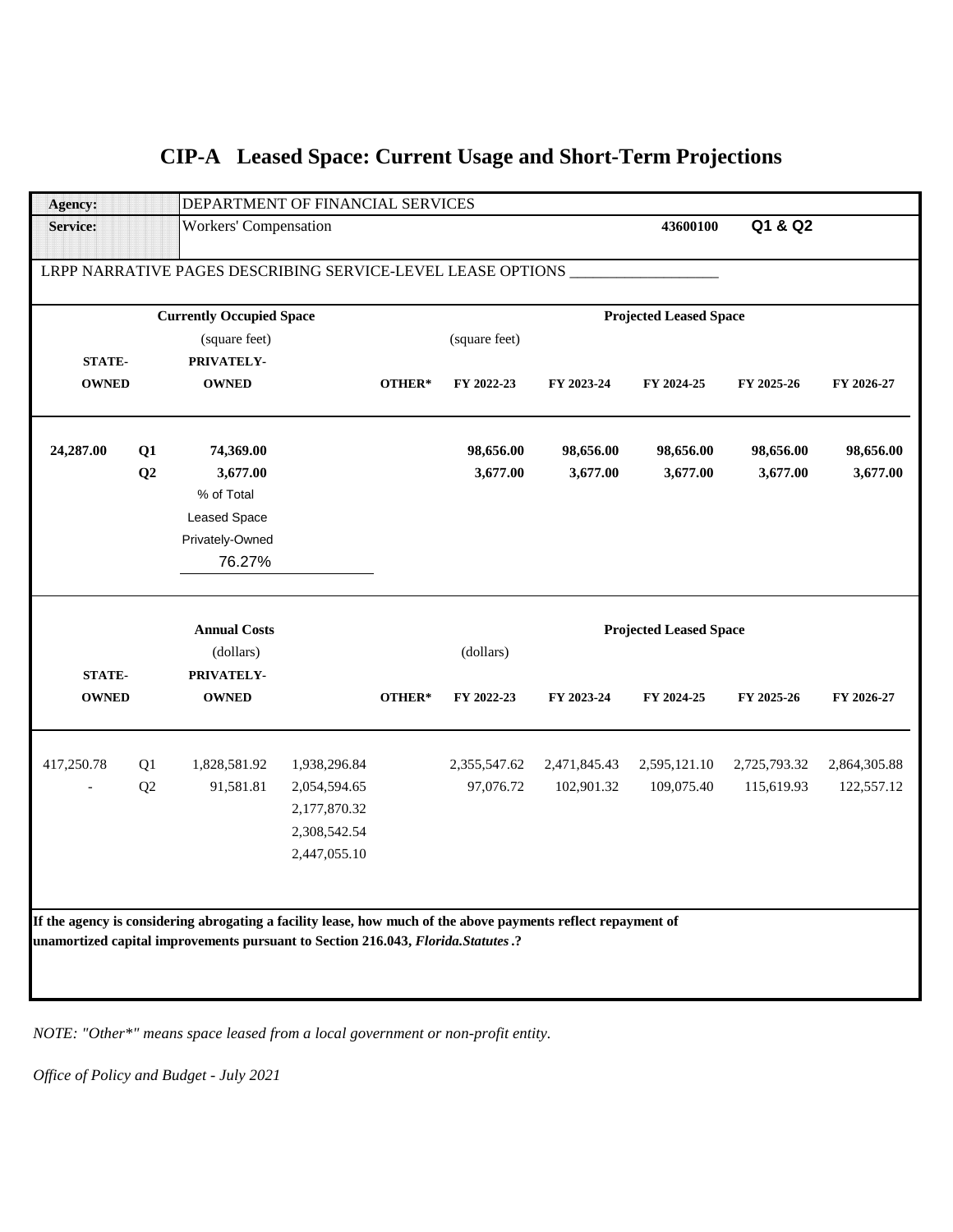| Agency:         |           | DEPARTMENT OF FINANCIAL SERVICES                                                                              |                          |        |               |            |                               |                    |              |
|-----------------|-----------|---------------------------------------------------------------------------------------------------------------|--------------------------|--------|---------------|------------|-------------------------------|--------------------|--------------|
| <b>Service:</b> |           | <b>DIFS - BFAI</b>                                                                                            |                          |        |               |            | 43700100                      | <b>12 &amp; 14</b> |              |
|                 |           | LRPP NARRATIVE PAGES DESCRIBING SERVICE-LEVEL LEASE OPTIONS                                                   |                          |        |               |            |                               |                    |              |
|                 |           | <b>Currently Occupied Space</b>                                                                               |                          |        |               |            | <b>Projected Leased Space</b> |                    |              |
|                 |           | (square feet)                                                                                                 |                          |        | (square feet) |            |                               |                    |              |
| <b>STATE-</b>   |           | PRIVATELY-                                                                                                    |                          |        |               |            |                               |                    |              |
| <b>OWNED</b>    |           | <b>OWNED</b>                                                                                                  |                          | OTHER* | FY 2022-23    | FY 2023-24 | FY 2024-25                    | FY 2025-26         | FY 2026-27   |
| 9,652.00        | <b>I4</b> | 45,589.00                                                                                                     |                          |        | 55,241.00     | 55,241.00  | 55,241.00                     | 55,241.00          | 55,241.00    |
|                 | I2        | 14,696.00                                                                                                     |                          |        | 14,696.00     | 14,696.00  | 14,696.00                     | 14,696.00          | 14,696.00    |
|                 |           | % of Total                                                                                                    |                          |        |               |            |                               |                    |              |
|                 |           | Leased Space                                                                                                  |                          |        |               |            |                               |                    |              |
|                 |           | Privately-Owned                                                                                               |                          |        |               |            |                               |                    |              |
|                 |           | 86.20%                                                                                                        |                          |        |               |            |                               |                    |              |
|                 |           | <b>Annual Costs</b>                                                                                           |                          |        |               |            | <b>Projected Leased Space</b> |                    |              |
|                 |           |                                                                                                               |                          |        | (dollars)     |            |                               |                    |              |
|                 |           | (dollars)                                                                                                     |                          |        |               |            |                               |                    |              |
| <b>STATE-</b>   |           | PRIVATELY-                                                                                                    |                          |        |               |            |                               |                    |              |
| <b>OWNED</b>    |           | <b>OWNED</b>                                                                                                  |                          | OTHER* | FY 2022-23    | FY 2023-24 | FY 2024-25                    | FY 2025-26         | FY 2026-27   |
|                 |           |                                                                                                               |                          |        |               |            |                               |                    |              |
| 165,821.33      | 14        | 715,496.67                                                                                                    | 758,426.47               |        | 924,247.80    | 969,753.39 | 1,017,989.31                  | 1,069,119.39       | 1,123,317.27 |
|                 | I2        | 311,751.15                                                                                                    | 803,932.06               |        | 330,456.22    | 350,283.59 | 371,300.61                    | 393,578.64         | 417,193.36   |
|                 |           |                                                                                                               | 852,167.98<br>903,298.06 |        |               |            |                               |                    |              |
|                 |           |                                                                                                               | 957,495.94               |        |               |            |                               |                    |              |
|                 |           |                                                                                                               |                          |        |               |            |                               |                    |              |
|                 |           |                                                                                                               |                          |        |               |            |                               |                    |              |
|                 |           | If the agency is considering abrogating a facility lease, how much of the above payments reflect repayment of |                          |        |               |            |                               |                    |              |
|                 |           | unamortized capital improvements pursuant to Section 216.043, Florida. Statutes .?                            |                          |        |               |            |                               |                    |              |
|                 |           |                                                                                                               |                          |        |               |            |                               |                    |              |

*NOTE: "Other\*" means space leased from a local government or non-profit entity.*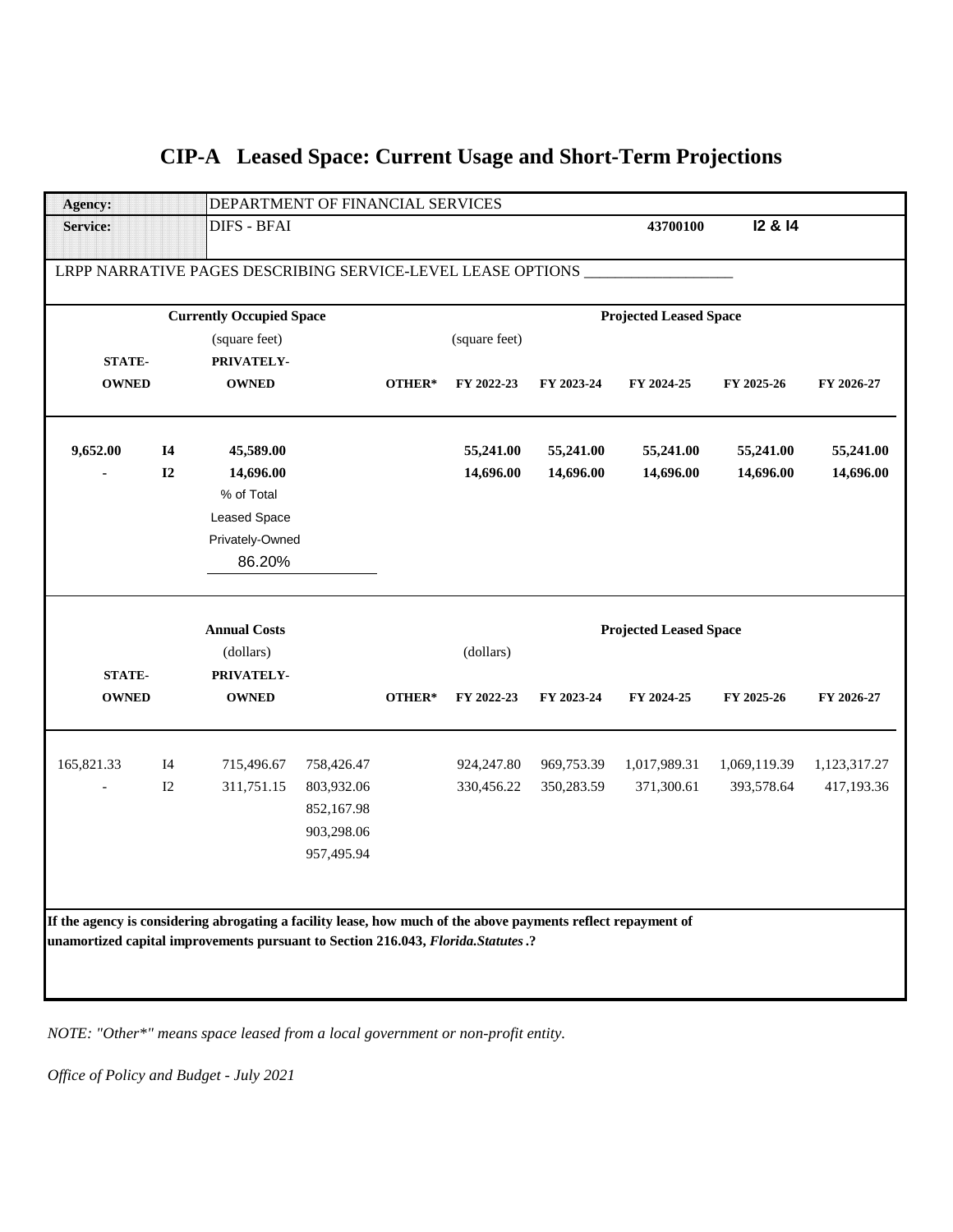| <b>Agency:</b>                                                                                                |           | DEPARTMENT OF FINANCIAL SERVICES                            |            |        |               |              |                               |                    |              |
|---------------------------------------------------------------------------------------------------------------|-----------|-------------------------------------------------------------|------------|--------|---------------|--------------|-------------------------------|--------------------|--------------|
| <b>Service:</b>                                                                                               |           | <b>Insurance Fraud</b>                                      |            |        |               |              | 43700300                      | <b>08 &amp; OS</b> |              |
|                                                                                                               |           | LRPP NARRATIVE PAGES DESCRIBING SERVICE-LEVEL LEASE OPTIONS |            |        |               |              |                               |                    |              |
|                                                                                                               |           |                                                             |            |        |               |              |                               |                    |              |
|                                                                                                               |           | <b>Currently Occupied Space</b>                             |            |        |               |              | <b>Projected Leased Space</b> |                    |              |
|                                                                                                               |           | (square feet)                                               |            |        | (square feet) |              |                               |                    |              |
| <b>STATE-</b>                                                                                                 |           | PRIVATELY-                                                  |            |        |               |              |                               |                    |              |
| <b>OWNED</b>                                                                                                  |           | <b>OWNED</b>                                                |            | OTHER* | FY 2022-23    | FY 2023-24   | FY 2024-25                    | FY 2025-26         | FY 2026-27   |
|                                                                                                               | <b>O8</b> | 14,696.00                                                   |            |        | 14,696.00     | 14,696.00    | 14,696.00                     | 14,696.00          | 14,696.00    |
| 25,734.10                                                                                                     | <b>OS</b> | 22,495.50                                                   |            |        | 48,229.60     | 48,229.60    | 48,229.60                     | 48,229.60          | 48,229.60    |
|                                                                                                               |           | % of Total                                                  |            |        |               |              |                               |                    |              |
|                                                                                                               |           | <b>Leased Space</b>                                         |            |        |               |              |                               |                    |              |
|                                                                                                               |           | Privately-Owned                                             |            |        |               |              |                               |                    |              |
|                                                                                                               |           | 59.10%                                                      |            |        |               |              |                               |                    |              |
|                                                                                                               |           |                                                             |            |        |               |              |                               |                    |              |
|                                                                                                               |           | <b>Annual Costs</b>                                         |            |        |               |              | <b>Projected Leased Space</b> |                    |              |
|                                                                                                               |           | (dollars)                                                   |            |        | (dollars)     |              |                               |                    |              |
| <b>STATE-</b>                                                                                                 |           | PRIVATELY-                                                  |            |        |               |              |                               |                    |              |
| <b>OWNED</b>                                                                                                  |           | <b>OWNED</b>                                                |            | OTHER* | FY 2022-23    | FY 2023-24   | FY 2024-25                    | FY 2025-26         | FY 2026-27   |
|                                                                                                               | O8        | 311,751.15                                                  | 330,456.22 |        | 330,456.22    | 350,283.59   | 371,300.61                    | 393,578.64         | 417,193.36   |
| 480,988.46                                                                                                    | <b>OS</b> | 559,291.91                                                  | 350,283.59 |        | 1,073,837.88  | 1,109,408.85 | 1,147,114.07                  | 1,187,081.61       | 1,229,447.20 |
|                                                                                                               |           | 592,849.42                                                  | 371,300.61 |        |               |              |                               |                    |              |
|                                                                                                               |           | 628,420.39                                                  | 393,578.64 |        |               |              |                               |                    |              |
|                                                                                                               |           | 666,125.61                                                  | 417,193.36 |        |               |              |                               |                    |              |
|                                                                                                               |           | 706,093.15                                                  |            |        |               |              |                               |                    |              |
|                                                                                                               |           | 748,458.74                                                  |            |        |               |              |                               |                    |              |
| If the agency is considering abrogating a facility lease, how much of the above payments reflect repayment of |           |                                                             |            |        |               |              |                               |                    |              |

*NOTE: "Other\*" means space leased from a local government or non-profit entity.*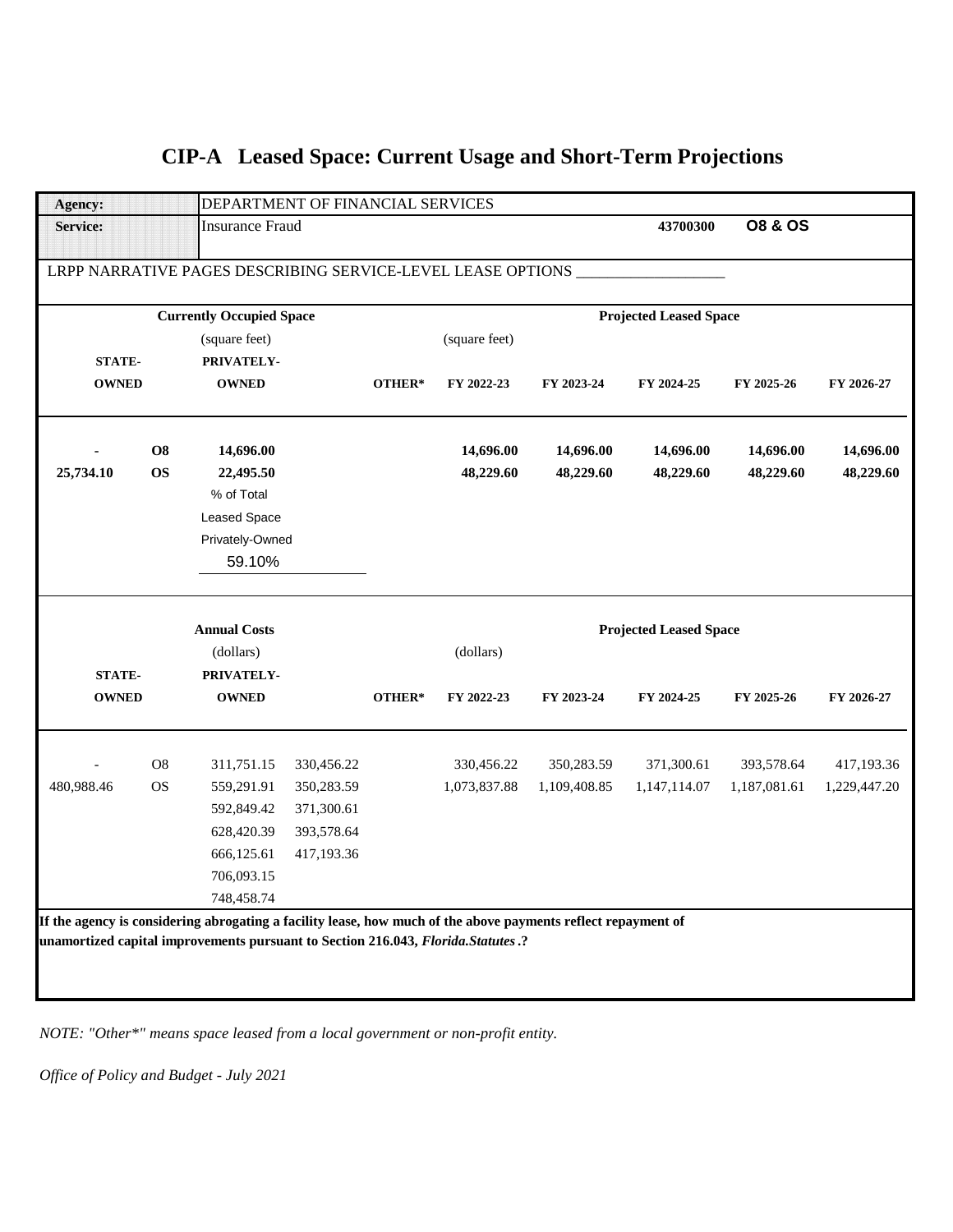| <b>Agency:</b>  | DEPARTMENT OF FINANCIAL SERVICES                                                                              |        |               |              |                               |                |              |
|-----------------|---------------------------------------------------------------------------------------------------------------|--------|---------------|--------------|-------------------------------|----------------|--------------|
| <b>Service:</b> | Office of Insurance Regulation                                                                                |        |               |              | 43900110                      | R <sub>1</sub> |              |
|                 | LRPP NARRATIVE PAGES DESCRIBING SERVICE-LEVEL LEASE OPTIONS                                                   |        |               |              |                               |                |              |
|                 | <b>Currently Occupied Space</b>                                                                               |        |               |              | <b>Projected Leased Space</b> |                |              |
|                 | (square feet)                                                                                                 |        | (square feet) |              |                               |                |              |
| <b>STATE-</b>   | PRIVATELY-                                                                                                    |        |               |              |                               |                |              |
| <b>OWNED</b>    | <b>OWNED</b>                                                                                                  | OTHER* | FY 2022-23    | FY 2023-24   | FY 2024-25                    | FY 2025-26     | FY 2026-27   |
| 64,727.00       |                                                                                                               |        | 64,727.00     | 64,727.00    | 64,727.00                     | 64,727.00      | 64,727.00    |
|                 | % of Total                                                                                                    |        |               |              |                               |                |              |
|                 | <b>Leased Space</b>                                                                                           |        |               |              |                               |                |              |
|                 | Privately-Owned                                                                                               |        |               |              |                               |                |              |
|                 | 0.00%                                                                                                         |        |               |              |                               |                |              |
|                 |                                                                                                               |        |               |              |                               |                |              |
|                 | <b>Annual Costs</b>                                                                                           |        |               |              | <b>Projected Leased Space</b> |                |              |
|                 | (dollars)                                                                                                     |        | (dollars)     |              |                               |                |              |
| <b>STATE-</b>   | PRIVATELY-                                                                                                    |        |               |              |                               |                |              |
| <b>OWNED</b>    | <b>OWNED</b>                                                                                                  | OTHER* | FY 2022-23    | FY 2023-24   | FY 2024-25                    | FY 2025-26     | FY 2026-27   |
| 1,112,009.86    |                                                                                                               |        | 1,112,009.86  | 1,112,009.86 | #########                     | 1,112,009.86   | 1,112,009.86 |
|                 |                                                                                                               |        |               |              |                               |                |              |
|                 |                                                                                                               |        |               |              |                               |                |              |
|                 |                                                                                                               |        |               |              |                               |                |              |
|                 |                                                                                                               |        |               |              |                               |                |              |
|                 | If the agency is considering abrogating a facility lease, how much of the above payments reflect repayment of |        |               |              |                               |                |              |
|                 | unamortized capital improvements pursuant to Section 216.043, Florida. Statutes .?                            |        |               |              |                               |                |              |
|                 |                                                                                                               |        |               |              |                               |                |              |

*NOTE: "Other\*" means space leased from a local government or non-profit entity.*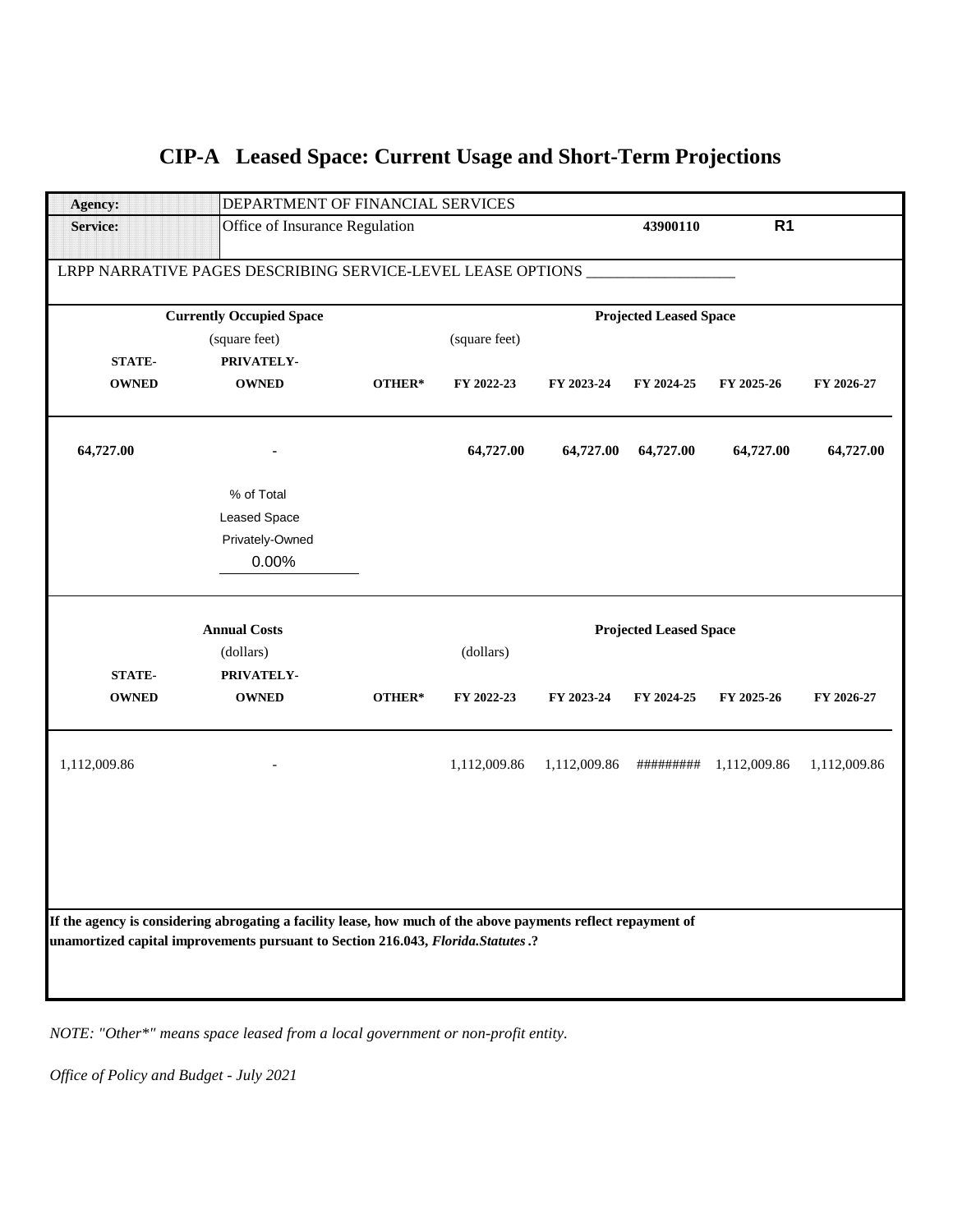| Agency:         | DEPARTMENT OF FINANCIAL SERVICES                                    |        |               |            |                               |                |            |
|-----------------|---------------------------------------------------------------------|--------|---------------|------------|-------------------------------|----------------|------------|
| <b>Service:</b> | <b>OFR</b> - State Banking                                          |        |               |            | 43900530                      | V <sub>1</sub> |            |
|                 | LRPP NARRATIVE PAGES DESCRIBING SERVICE-LEVEL LEASE OPTIONS _______ |        |               |            |                               |                |            |
|                 | <b>Currently Occupied Space</b>                                     |        |               |            | <b>Projected Leased Space</b> |                |            |
|                 | (square feet)                                                       |        | (square feet) |            |                               |                |            |
| <b>STATE-</b>   | PRIVATELY-                                                          |        |               |            |                               |                |            |
| <b>OWNED</b>    | <b>OWNED</b>                                                        | OTHER* | FY 2022-23    | FY 2023-24 | FY 2024-25                    | FY 2025-26     | FY 2026-27 |
| 23,050.63       | 3,247.70                                                            |        | 26,298.33     | 26,298.33  | 26,298.33                     | 26,298.33      | 26,298.33  |
|                 | % of Total                                                          |        |               |            |                               |                |            |
|                 | Leased Space                                                        |        |               |            |                               |                |            |
|                 | Privately-Owned                                                     |        |               |            |                               |                |            |
|                 | 12.35%                                                              |        |               |            |                               |                |            |
|                 | <b>Annual Costs</b>                                                 |        |               |            | <b>Projected Leased Space</b> |                |            |
|                 | (dollars)                                                           |        | (dollars)     |            |                               |                |            |
| <b>STATE-</b>   | PRIVATELY-                                                          |        |               |            |                               |                |            |
| <b>OWNED</b>    | <b>OWNED</b>                                                        | OTHER* | FY 2022-23    | FY 2023-24 | FY 2024-25                    | FY 2025-26     | FY 2026-27 |
| 396,009.79      | 73,884.96                                                           |        | 474,327.85    | 479,026.93 | 484,007.96                    | 489,287.85     | 494,884.53 |
|                 | 78,318.06                                                           |        |               |            |                               |                |            |
|                 | 83,017.14                                                           |        |               |            |                               |                |            |
|                 | 87,998.17                                                           |        |               |            |                               |                |            |
|                 | 93,278.06                                                           |        |               |            |                               |                |            |
|                 |                                                                     |        |               |            |                               |                |            |
|                 | 98,874.74                                                           |        |               |            |                               |                |            |

*NOTE: "Other\*" means space leased from a local government or non-profit entity.*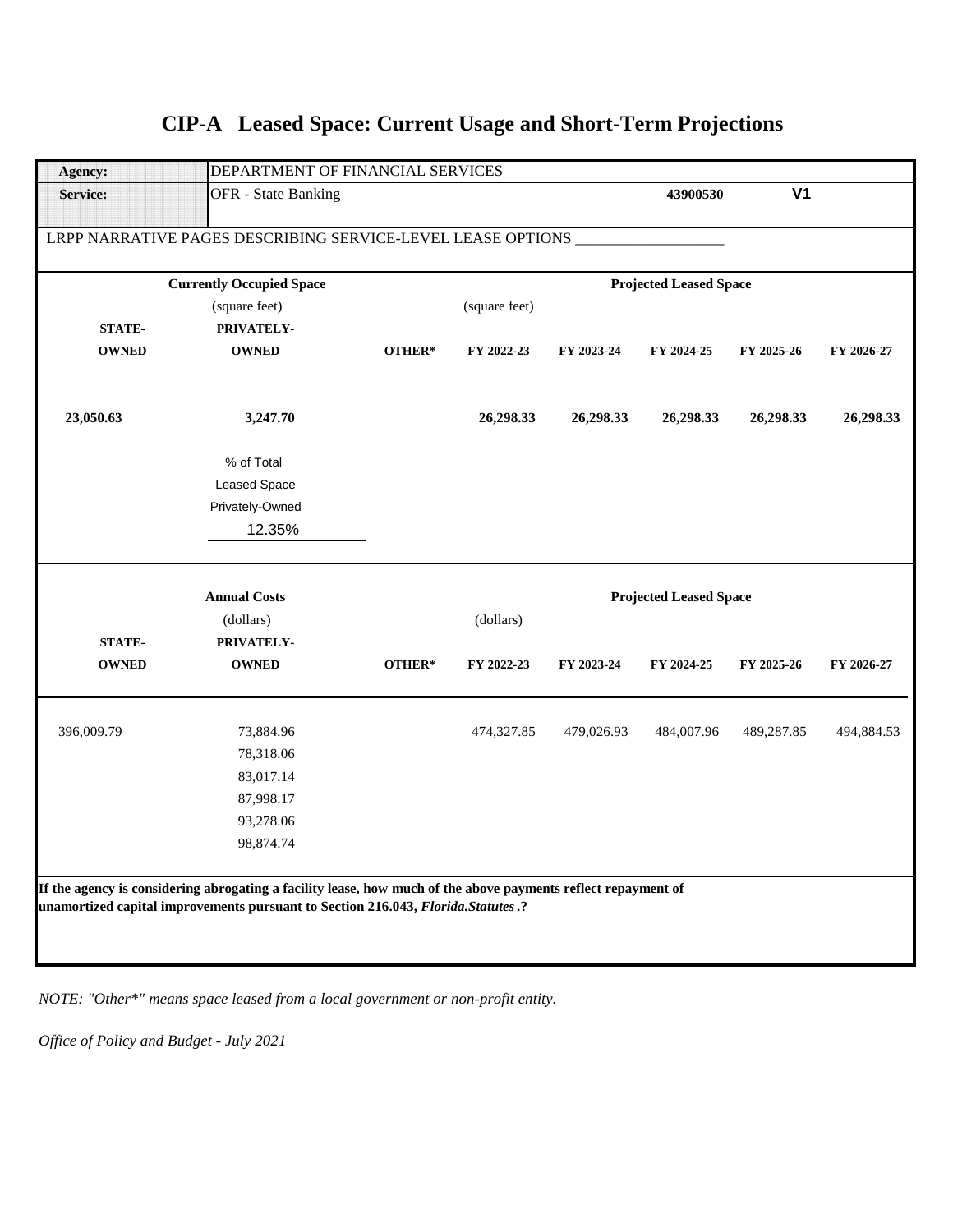| Agency:         | DEPARTMENT OF FINANCIAL SERVICES                                                                              |        |               |            |                               |                |            |
|-----------------|---------------------------------------------------------------------------------------------------------------|--------|---------------|------------|-------------------------------|----------------|------------|
| <b>Service:</b> | OFR - Financial Investigations                                                                                |        |               |            | 43900540                      | W <sub>5</sub> |            |
|                 | LRPP NARRATIVE PAGES DESCRIBING SERVICE-LEVEL LEASE OPTIONS                                                   |        |               |            |                               |                |            |
|                 | <b>Currently Occupied Space</b>                                                                               |        |               |            | <b>Projected Leased Space</b> |                |            |
|                 | (square feet)                                                                                                 |        | (square feet) |            |                               |                |            |
| <b>STATE-</b>   | PRIVATELY-                                                                                                    |        |               |            |                               |                |            |
| <b>OWNED</b>    | <b>OWNED</b>                                                                                                  | OTHER* | FY 2022-23    | FY 2023-24 | FY 2024-25                    | FY 2025-26     | FY 2026-27 |
| 7,226.72        | 1,855.52                                                                                                      |        | 9,082.24      | 9,082.24   | 9,082.24                      | 9,082.24       | 9,082.24   |
|                 | % of Total                                                                                                    |        |               |            |                               |                |            |
|                 | Leased Space                                                                                                  |        |               |            |                               |                |            |
|                 | Privately-Owned                                                                                               |        |               |            |                               |                |            |
|                 | 20.43%                                                                                                        |        |               |            |                               |                |            |
|                 |                                                                                                               |        |               |            |                               |                |            |
|                 |                                                                                                               |        |               |            |                               |                |            |
|                 |                                                                                                               |        |               |            |                               |                |            |
|                 | <b>Annual Costs</b>                                                                                           |        |               |            | <b>Projected Leased Space</b> |                |            |
| <b>STATE-</b>   | (dollars)<br>PRIVATELY-                                                                                       |        | (dollars)     |            |                               |                |            |
| <b>OWNED</b>    | <b>OWNED</b>                                                                                                  | OTHER* | FY 2022-23    | FY 2023-24 | FY 2024-25                    | FY 2025-26     | FY 2026-27 |
|                 |                                                                                                               |        |               |            |                               |                |            |
| 124,155.03      | 42,219.93                                                                                                     |        | 168,908.16    | 171,593.34 | 174,439.64                    | 177,456.72     | 180,654.82 |
|                 | 44,753.13                                                                                                     |        |               |            |                               |                |            |
|                 | 47,438.31                                                                                                     |        |               |            |                               |                |            |
|                 | 50,284.61                                                                                                     |        |               |            |                               |                |            |
|                 | 53,301.69                                                                                                     |        |               |            |                               |                |            |
|                 | 56,499.79                                                                                                     |        |               |            |                               |                |            |
|                 | If the agency is considering abrogating a facility lease, how much of the above payments reflect repayment of |        |               |            |                               |                |            |
|                 | unamortized capital improvements pursuant to Section 216.043, Florida. Statutes .?                            |        |               |            |                               |                |            |
|                 |                                                                                                               |        |               |            |                               |                |            |

*NOTE: "Other\*" means space leased from a local government or non-profit entity.*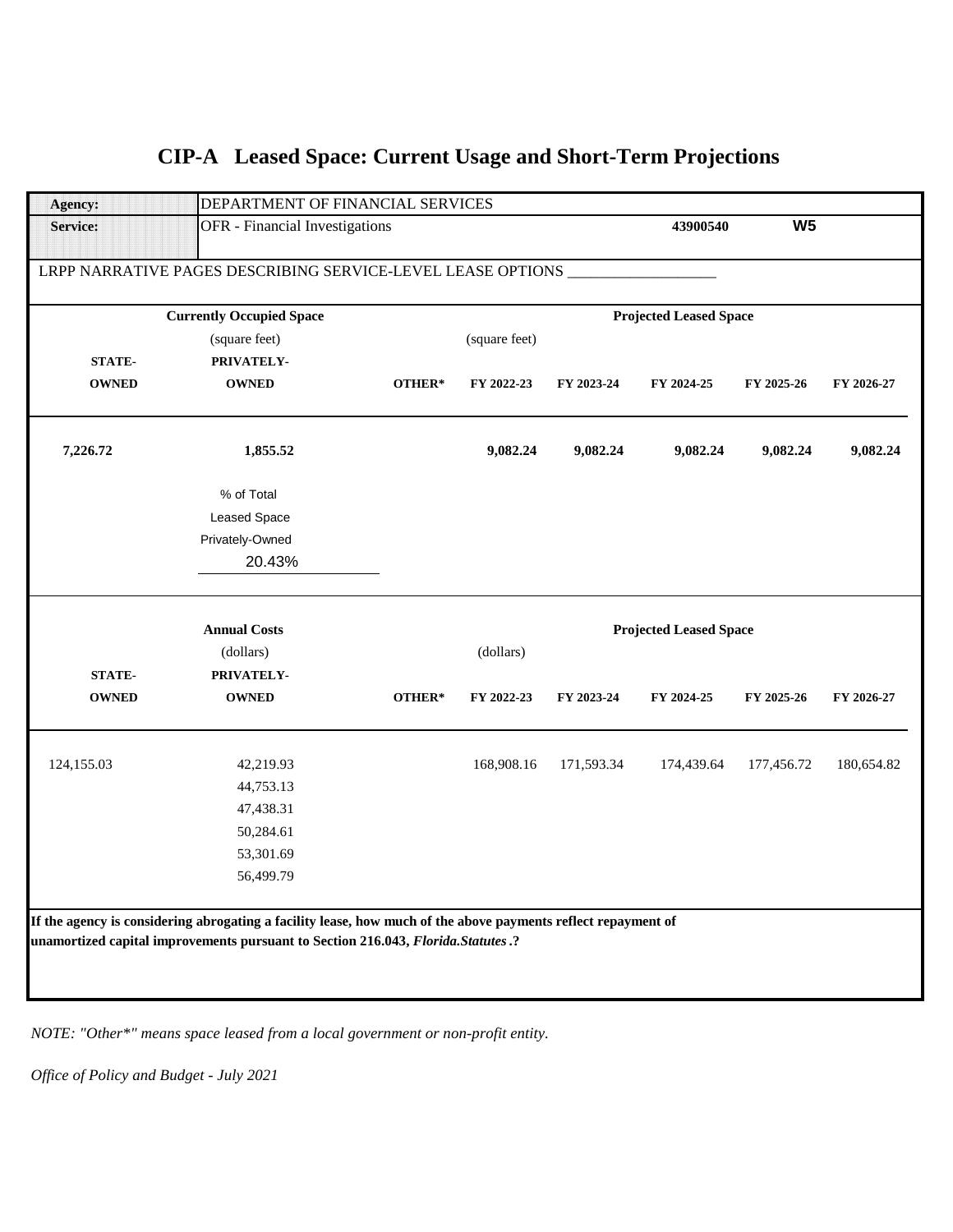| <b>Agency:</b>                  | DEPARTMENT OF FINANCIAL SERVICES                                                                                                                                                                    |                                            |                               |            |            |                            |            |  |  |
|---------------------------------|-----------------------------------------------------------------------------------------------------------------------------------------------------------------------------------------------------|--------------------------------------------|-------------------------------|------------|------------|----------------------------|------------|--|--|
| <b>Service:</b>                 |                                                                                                                                                                                                     | OFR - Executive Director & Support Service |                               |            |            | X <sub>5</sub><br>43900550 |            |  |  |
|                                 | LRPP NARRATIVE PAGES DESCRIBING SERVICE-LEVEL LEASE OPTIONS                                                                                                                                         |                                            |                               |            |            |                            |            |  |  |
| <b>Currently Occupied Space</b> |                                                                                                                                                                                                     |                                            | <b>Projected Leased Space</b> |            |            |                            |            |  |  |
|                                 | (square feet)                                                                                                                                                                                       |                                            | (square feet)                 |            |            |                            |            |  |  |
| <b>STATE-</b>                   | PRIVATELY-                                                                                                                                                                                          |                                            |                               |            |            |                            |            |  |  |
| <b>OWNED</b>                    | <b>OWNED</b>                                                                                                                                                                                        | OTHER*                                     | FY 2022-23                    | FY 2023-24 | FY 2024-25 | FY 2025-26                 | FY 2026-27 |  |  |
| 2,837.12                        | 758.00                                                                                                                                                                                              |                                            | 3,595.12                      | 3,595.12   | 3,595.12   | 3,595.12                   | 3,595.12   |  |  |
|                                 | % of Total                                                                                                                                                                                          |                                            |                               |            |            |                            |            |  |  |
|                                 | Leased Space                                                                                                                                                                                        |                                            |                               |            |            |                            |            |  |  |
|                                 | Privately-Owned                                                                                                                                                                                     |                                            |                               |            |            |                            |            |  |  |
|                                 | 21.08%                                                                                                                                                                                              |                                            |                               |            |            |                            |            |  |  |
|                                 |                                                                                                                                                                                                     |                                            |                               |            |            |                            |            |  |  |
|                                 | <b>Annual Costs</b>                                                                                                                                                                                 | <b>Projected Leased Space</b>              |                               |            |            |                            |            |  |  |
|                                 | (dollars)                                                                                                                                                                                           |                                            | (dollars)                     |            |            |                            |            |  |  |
| <b>STATE-</b>                   | PRIVATELY-                                                                                                                                                                                          |                                            |                               |            |            |                            |            |  |  |
| <b>OWNED</b>                    | <b>OWNED</b>                                                                                                                                                                                        | OTHER*                                     | FY 2022-23                    | FY 2023-24 | FY 2024-25 | FY 2025-26                 | FY 2026-27 |  |  |
| 48,741.68                       | 6,537.75                                                                                                                                                                                            |                                            | 48,741.68                     | 48,741.68  | 48,741.68  | 48,741.68                  | 48,741.68  |  |  |
|                                 |                                                                                                                                                                                                     |                                            |                               |            |            |                            |            |  |  |
|                                 |                                                                                                                                                                                                     |                                            |                               |            |            |                            |            |  |  |
|                                 | If the agency is considering abrogating a facility lease, how much of the above payments reflect repayment of<br>unamortized capital improvements pursuant to Section 216.043, Florida. Statutes .? |                                            |                               |            |            |                            |            |  |  |
|                                 |                                                                                                                                                                                                     |                                            |                               |            |            |                            |            |  |  |

*NOTE: "Other\*" means space leased from a local government or non-profit entity.*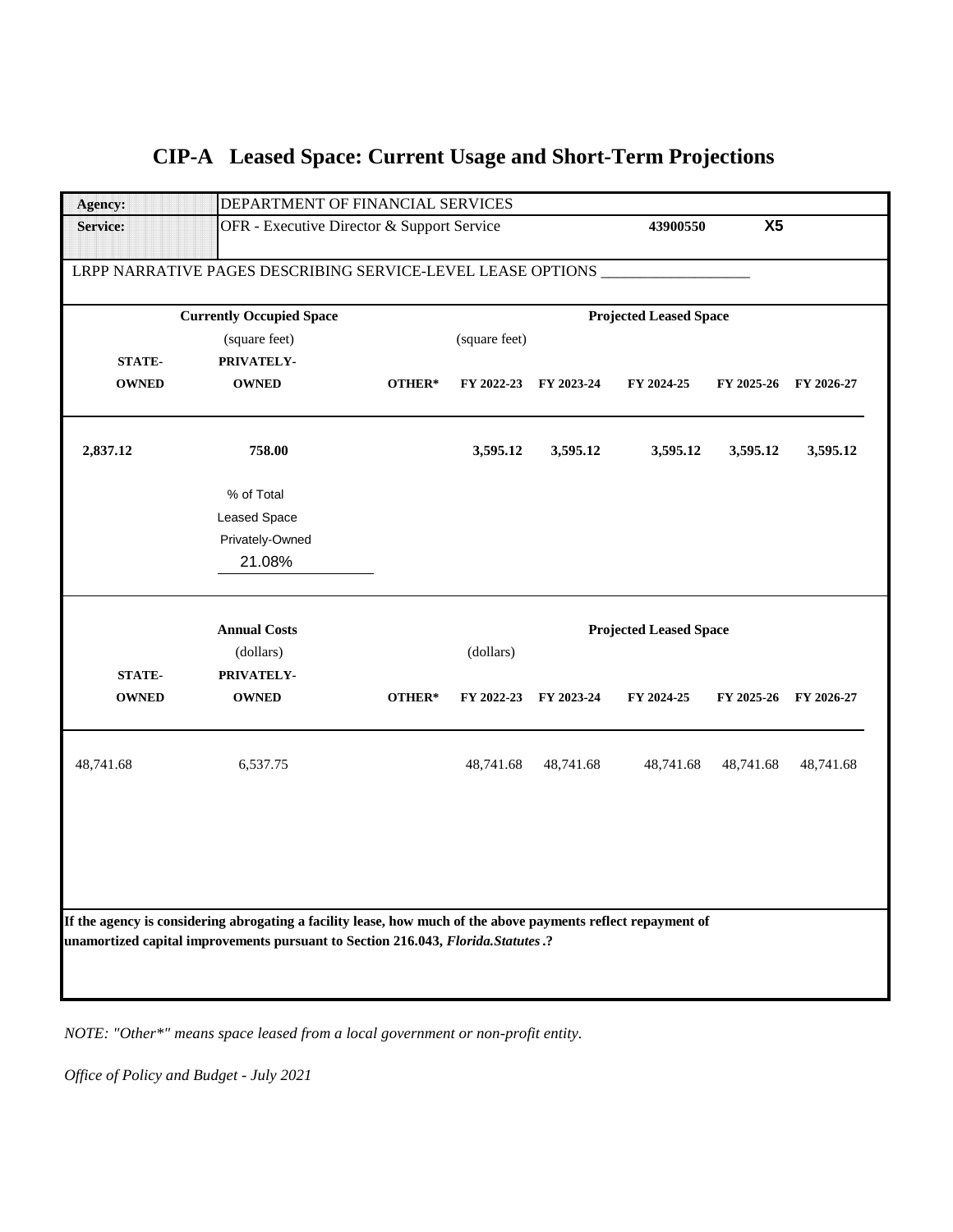| Agency:         | DEPARTMENT OF FINANCIAL SERVICES                                                                              |                                 |               |            |            |                |            |  |  |
|-----------------|---------------------------------------------------------------------------------------------------------------|---------------------------------|---------------|------------|------------|----------------|------------|--|--|
| <b>Service:</b> |                                                                                                               | <b>OFR</b> - Finance Regulation |               |            | 43900560   | T <sub>6</sub> |            |  |  |
|                 | LRPP NARRATIVE PAGES DESCRIBING SERVICE-LEVEL LEASE OPTIONS                                                   |                                 |               |            |            |                |            |  |  |
|                 | <b>Currently Occupied Space</b>                                                                               | <b>Projected Leased Space</b>   |               |            |            |                |            |  |  |
|                 | (square feet)                                                                                                 |                                 | (square feet) |            |            |                |            |  |  |
| <b>STATE-</b>   | PRIVATELY-                                                                                                    |                                 |               |            |            |                |            |  |  |
| <b>OWNED</b>    | <b>OWNED</b>                                                                                                  | OTHER*                          | FY 2022-23    | FY 2023-24 | FY 2024-25 | FY 2025-26     | FY 2026-27 |  |  |
| 18,415.20       | 2,087.80                                                                                                      |                                 | 20,503.00     | 20,503.00  | 20,503.00  | 20,503.00      | 20,503.00  |  |  |
|                 | % of Total                                                                                                    |                                 |               |            |            |                |            |  |  |
|                 | Leased Space                                                                                                  |                                 |               |            |            |                |            |  |  |
|                 | Privately-Owned                                                                                               |                                 |               |            |            |                |            |  |  |
|                 | 10.18%                                                                                                        |                                 |               |            |            |                |            |  |  |
|                 | <b>Annual Costs</b><br><b>Projected Leased Space</b>                                                          |                                 |               |            |            |                |            |  |  |
|                 | (dollars)<br>(dollars)                                                                                        |                                 |               |            |            |                |            |  |  |
| <b>STATE-</b>   | PRIVATELY-                                                                                                    |                                 |               |            |            |                |            |  |  |
| <b>OWNED</b>    | <b>OWNED</b>                                                                                                  | OTHER*                          | FY 2022-23    | FY 2023-24 | FY 2024-25 | FY 2025-26     | FY 2026-27 |  |  |
| 316,373.25      | 47,497.41                                                                                                     |                                 | 366,720.50    | 369,741.34 | 372,943.43 | 376, 337.64    | 379,935.50 |  |  |
|                 | 50,347.25                                                                                                     |                                 |               |            |            |                |            |  |  |
|                 | 53,368.09                                                                                                     |                                 |               |            |            |                |            |  |  |
|                 | 56,570.18                                                                                                     |                                 |               |            |            |                |            |  |  |
|                 | 59,964.39                                                                                                     |                                 |               |            |            |                |            |  |  |
|                 | 63,562.25                                                                                                     |                                 |               |            |            |                |            |  |  |
|                 |                                                                                                               |                                 |               |            |            |                |            |  |  |
|                 | If the agency is considering abrogating a facility lease, how much of the above payments reflect repayment of |                                 |               |            |            |                |            |  |  |
|                 | unamortized capital improvements pursuant to Section 216.043, Florida. Statutes .?                            |                                 |               |            |            |                |            |  |  |
|                 |                                                                                                               |                                 |               |            |            |                |            |  |  |
|                 |                                                                                                               |                                 |               |            |            |                |            |  |  |

*NOTE: "Other\*" means space leased from a local government or non-profit entity.*